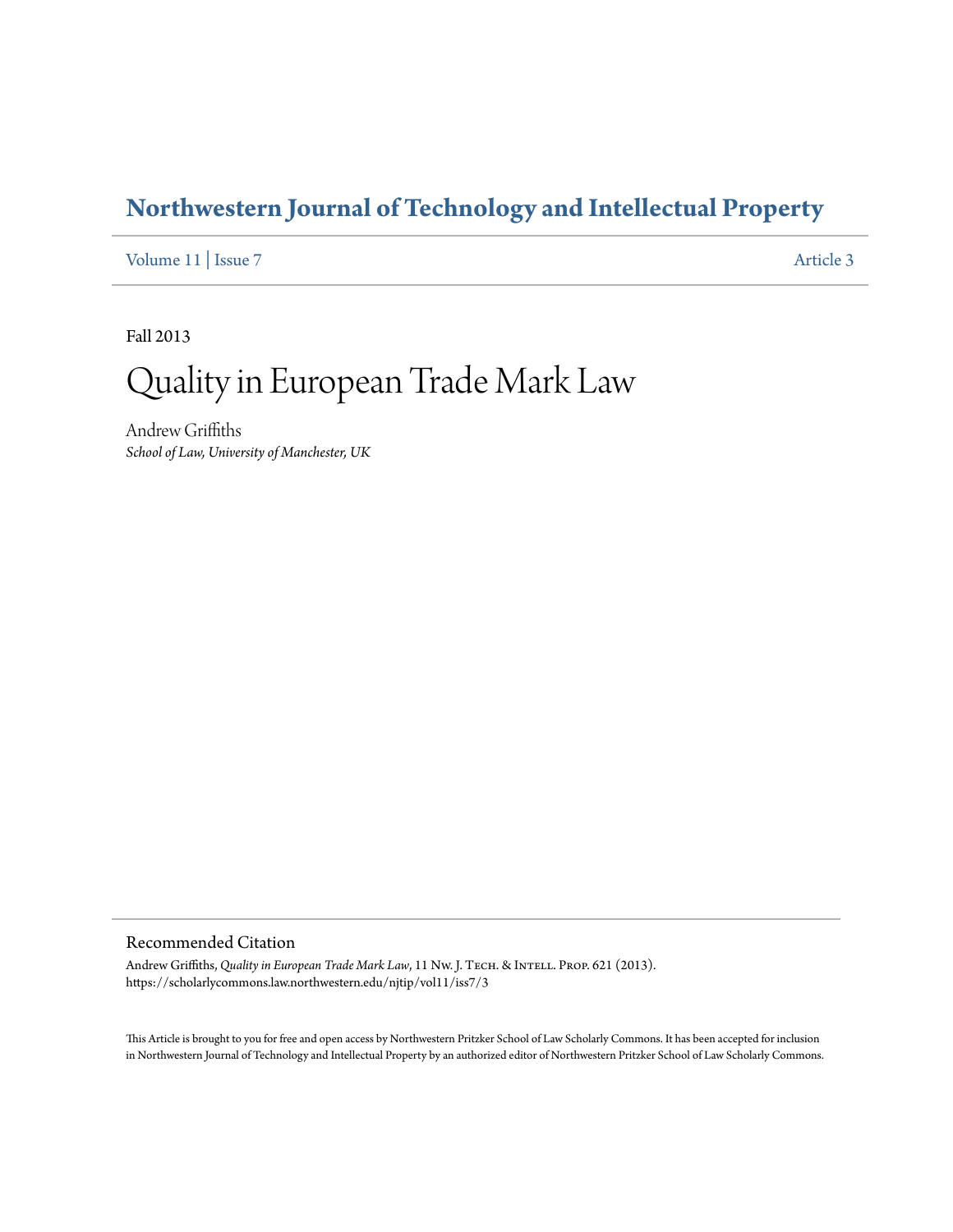# NORTHWESTERN JOURNAL OF TECHNOLOGY AND INTELLECTUAL PROPERTY

## **Quality in European Trade Mark Law**

*Andrew Griffiths*



September 2013 VOL. 11, NO. 7

© 2013 by Northwestern University School of Law Northwestern Journal of Technology and Intellectual Property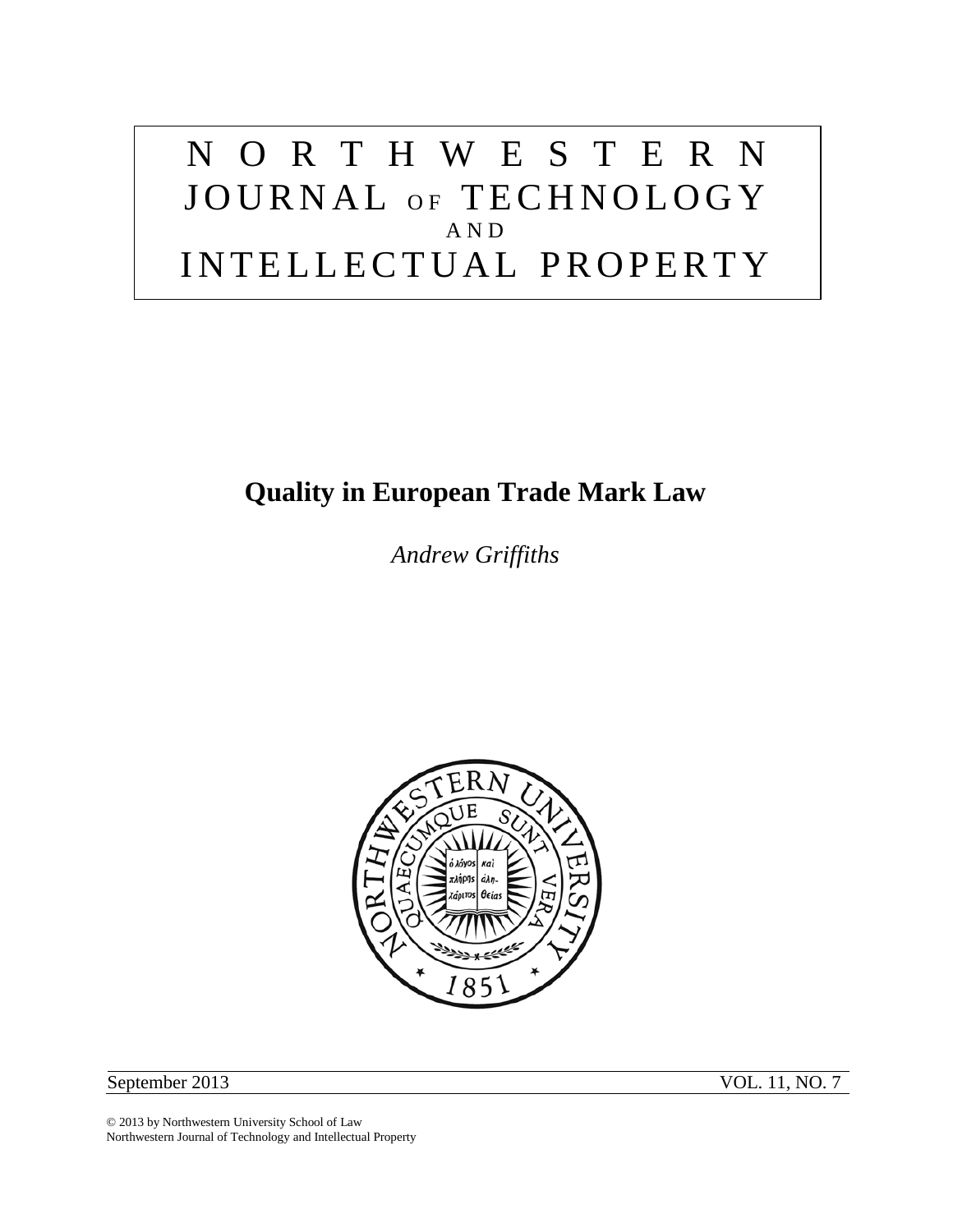# **Quality in European Trade Mark Law**

### **By Andrew Griffiths**[∗](#page-2-0)

*This article addresses the capacity of trade marks to provide assurance concerning product quality and the importance of this capacity in promoting competition and various forms of innovation. It considers the meaning of "quality" in this context and shows how this can include the aesthetic and intangible characteristics of products as well as their functional and material characteristics. And it is suggested that quality assurance should cover the whole range of variable product characteristics to which at least some consumers attach value. This is because the key economic problem that underlies the need for this assurance is the difficulty that consumers may face in ascertaining or verifying the presence or absence of certain product characteristics. This article explains this problem of information asymmetry and shows how trade marks enable firms to mitigate it by providing quality assurance.*

*As a matter of law, a trade mark merely guarantees that there is unitary control over the quality of marked products. The force behind a trade mark's quality assurance is economic in nature and depends on its owner's interest in maximizing the trade mark's value as a marketing resource. There are various ways in which the owner can build up this value. These include investing in advertising and other promotional activity and in developing the trade mark's capacity to confer intangible quality on marked products by establishing an image or particular set of associations for it. This explains the dynamic nature of a trade mark's capacity to provide quality assurance. The article notes how European trade mark law provides additional protection for some trade marks that focus directly on their value and vulnerability as marketing resources and does not simply rely on protecting the integrity of the underlying legal guarantee.*

| III. | INFORMATION ASYMMETRY AND THE NEED FOR    |  |
|------|-------------------------------------------|--|
|      | IV. A TRADE MARK'S LEGAL GUARANTEE OF     |  |
|      | V. A TRADE MARK'S ECONOMIC "GUARANTEE" OF |  |
|      |                                           |  |

<span id="page-2-0"></span>Reader in Law, School of Law, University of Manchester, UK.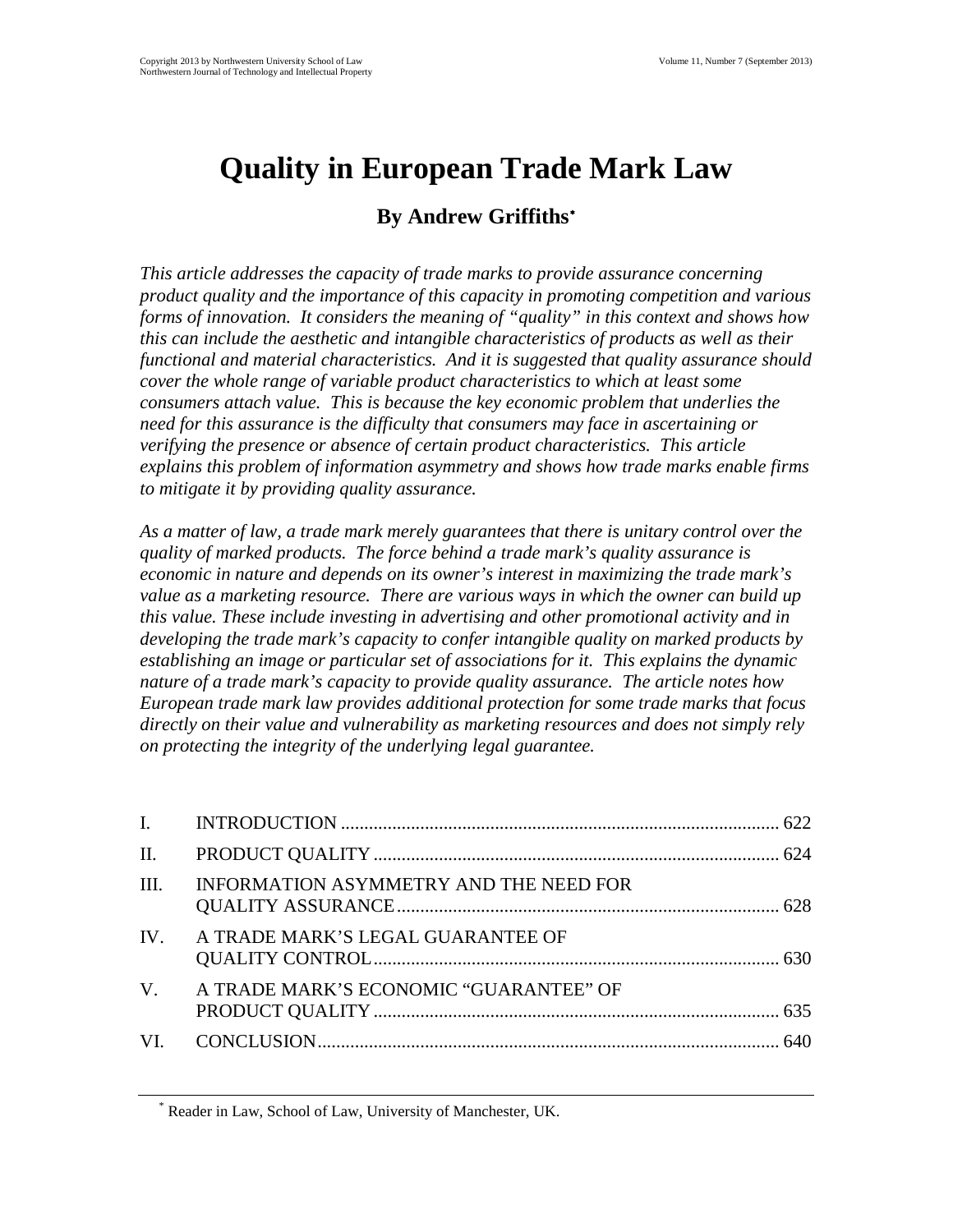#### I. INTRODUCTION

<span id="page-3-0"></span>¶1 Trade marks provide the legal basis of a marketing resource that firms can use to stimulate or strengthen demand for their products and gain a competitive advantage.<sup>[1](#page-3-1)</sup> In particular, firms can use trade marks to provide quality assurance for their products and may have to do this to compete effectively on the basis of product quality. Trade marks enable firms to gain a competitive advantage based on both product quality and quality assurance.

¶2 By registering a sign as a trade mark, a firm acquires the exclusive right to use it to confer a distinctive identity on its products.<sup>[2](#page-3-2)</sup> This trade mark then provides a reference point for consumers' enquiries and decision-making, and the firm can use it to promote its products through advertising and other marketing activity.<sup>[3](#page-3-3)</sup> In the European Union, the Court of Justice (or "CJEU")<sup>[4](#page-3-4)</sup> has stated that trade marks should help a system of "undistorted competition" to emerge by enabling firms to attract and retain customers by the quality of their products and, in effect, to provide them with quality assurance.<sup>[5](#page-3-5)</sup> This view of the economic role of trade marks raises a number of issues which this article will explore. These include the significance of product quality as a basis of competition, the importance of quality assurance as a means of achieving undistorted competition, and the way in which trade marks enable firms to provide quality assurance. However, it is first necessary to look more closely at the nature of competition because this provides the context of these issues.

<span id="page-3-1"></span>

There are differing conceptions of competition in economics.<sup>[6](#page-3-6)</sup> In classical economic theory, for example, a perfectly competitive market is one in which a large

<span id="page-3-3"></span><sup>3</sup> As an activity, marketing covers the various ways in which a firm can shape and influence consumers' preferences and decision-making and respond to these preferences and decisions, with an emphasis on communication and the building of relationships through advertising and other techniques. *See* Gregory T. Gundlach & William L. Wilkie, *The American Marketing Association's New Definition of Marketing: Perspective and Commentary on the 2007 Revision*, 28 J. PUB. POL'Y & MARKETING 259 (2009); *see also* Peter F. Drucker, *Marketing and Economic Development*, 22 J. MARKETING 252, 253 (1958); Jenny

<span id="page-3-4"></span>Darroch, *Drucker on Marketing: An Interview with Peter Drucker*, 37 J. ACAD. MARKETING 8, 10 (2009).<br><sup>4</sup> The Court of Justice is the senior court in the institution which has been officially titled "The Court of Justice of the European Union" since the Treaty of Lisbon took effect on December 1, 2009, and was previously known as "The European Court of Justice". Trade mark law in the European Union has been substantially harmonized and is subject to Directive 2008/95/EC of the European Parliament and of the Council of 22 October 2008, which codified First Council Directive 89/104/EEC of 21 December 1988 (as amended) [hereinafter the Directive]. The CJEU has the power to give authoritative rulings on the meaning and application of the Directive's provisions and courts and other tribunals in the Member States must interpret and apply domestic legislation to give effect to the Directive and the rulings of the CJEU on its meaning and application. *See* Case 106/89, Marleasing v. La Commercial Internacional, 1 E.C.R. I-04135 (1992); Case 391/01, 403/01, Pfeiffer v. Deutsches Rotes Kreuz, 1 E.C.R. I-08835, 1 C.M.L.R.

<span id="page-3-6"></span><span id="page-3-5"></span><sup>5</sup> *See, e.g.*, Case C-349/95, Loendersloot (Frits) v. Ballantine 1998 E.C.R. I-6244  $\P$  22. <sup>6</sup> For a detailed survey identifying eleven economic approaches to competition, see ROGER J VAN DEN

 $<sup>1</sup>$  This article will focus on the system of registered trade marks in the European Union. However,</sup> unregistered signs used as trade marks may also enjoy some legal protection under the national laws of Member States. In the United Kingdom, for example, protection is available under the common law tort of passing off. A registered trade mark must be registered for a designated kind (or kinds) of products on the basis that the applicant is already using the relevant sign as a trade mark for products of this kind or has a *bona fide* intention of doing so.

<span id="page-3-2"></span><sup>&</sup>lt;sup>2</sup> "In relation to trade marks . . . [the proprietor] has the exclusive right to use that trade mark for the purpose of putting a product into circulation for the first time . . .": Case 102/77, Hoffmann-la-Roche v. Centrafarm 3 E.C.R. 1149, 7 C.M.L.R. 217 (1978).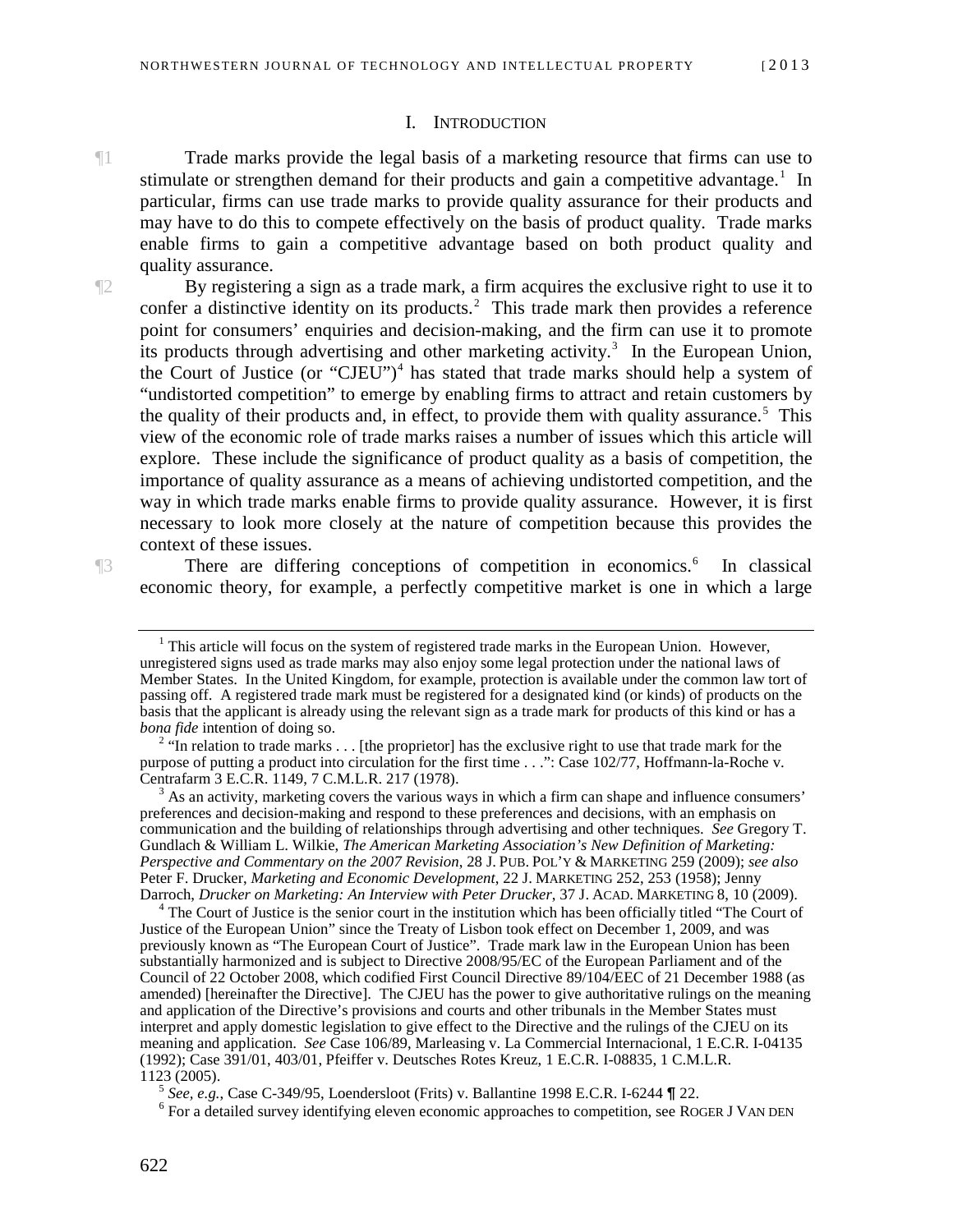Vol. 11:7] Andrew Griffiths

number of firms offer homogeneous products to consumers who have a fixed set of preferences and complete information about all matters relevant to their decision-making.<sup>[7](#page-4-0)</sup> The forces of supply and demand determine the market price, and firms are forced to compete through minimizing their costs. Competition is, in effect, an external disciplinary force that should lead to an equilibrium in which overall wealth is maximized. There would not be any useful role for trade marks in such a market because competing products would not differ and consumers would choose on the basis of price. In reality, however, competing products do differ from each other in various ways of significance to consumers and in particular in terms of quality. This leaves room for firms to compete on the basis of quality and other forms of difference.<sup>[8](#page-4-1)</sup> Moreover, consumers do not necessarily have complete information about these differences, which means that firms may have to provide quality assurance and compete on this basis as well.<sup>[9](#page-4-2)</sup> Trade marks, therefore, do have a useful role since they enable firms to inform consumers about product differences and to provide quality assurance and enable consumers to take account of these matters in their decision-making.

¶4 There is another conception of competition that provides guidance on the value of trade marks as a marketing resource. This is the dynamic conception that treats competition as an ongoing process in which firms seek to survive, grow and prosper over time.<sup>10</sup> Here, the focus is on increasing overall wealth in terms of size, quality and diversity.<sup>[11](#page-4-4)</sup> Firms can compete to gain an advantage in various ways including product improvement, product development, and engaging in other forms of innovation.<sup>[12](#page-4-5)</sup> The dynamic conception of competition highlights the fact that products and product quality can change in various ways and for various reasons, adding to the potential complexity of consumers' decision-making. Moreover, innovation increases the need for quality assurance as a substitute for information about product quality. Trade marks provide useful reference points for consumers' decision-making and for providing the information and quality assurance that this decision-making may require. It is the need for quality assurance that explains the full economic importance of trade marks in promoting forms of competition based on product quality. Trade marks can be said to "guarantee" product quality by providing credible assurance about the likely quality of the products sold under

BERGH & PETER D. CAMESASCA, EUROPEAN COMPETITION LAW AND ECONOMICS: A COMPARATIVE PERSPECTIVE 54–104 (2006).

<span id="page-4-0"></span><sup>&</sup>lt;sup>7</sup> On the characteristics of this ideal and the assumptions on which it rests, see VAN DEN BERGH & CAMESASCA, *supra* note 6, at 19–23.

<span id="page-4-2"></span><span id="page-4-1"></span><sup>&</sup>lt;sup>8</sup> LAWRENCE ABBOTT, QUALITY AND COMPETITION: AN ESSAY IN ECONOMIC THEORY (1955).<br><sup>9</sup> George A. Akerlof, *The Market for "Lemons": Quality Uncertainty and the Market Mechanism*, 84 Q.<br>J. ECON. 488 (1970).

<span id="page-4-3"></span><sup>&</sup>lt;sup>10</sup> See VAN DEN BERGH & CAMESASCA, *supra* note 6, at 86–90. *See also* MICHAEL H. BEST, THE NEW COMPETITION: INSTITUTIONS OF INDUSTRIAL RESTRUCTURING (1990); James A. Clifton, *Competition and the Evolution of the Capitalist Mode of Production*, CAMBRIDGE J. ECON. 137–51 (1977); Paul Gorecki,

<span id="page-4-4"></span><sup>&</sup>lt;sup>11</sup> This is an improvement in terms of "dynamic efficiency", which has been depicted as an increase in the "ecological diversity and complexity of the economy." Richard N. Langlois, *The New Institutional Economics: An Introductory Essay, in* ECONOMICS AS A PROCESS: ESSAYS IN THE NEW INSTITUTIONAL ECONOMICS 15 (Richard N. Langois ed., 1986).

<span id="page-4-5"></span><sup>&</sup>lt;sup>12</sup> On the various forms of innovation, see, for example, *European Commission Paper, Innovation Policy: Updating the Union's Approach in the Context of the Lisbon Strategy*, COM (2003) 112 final (Nov. 3, 2003).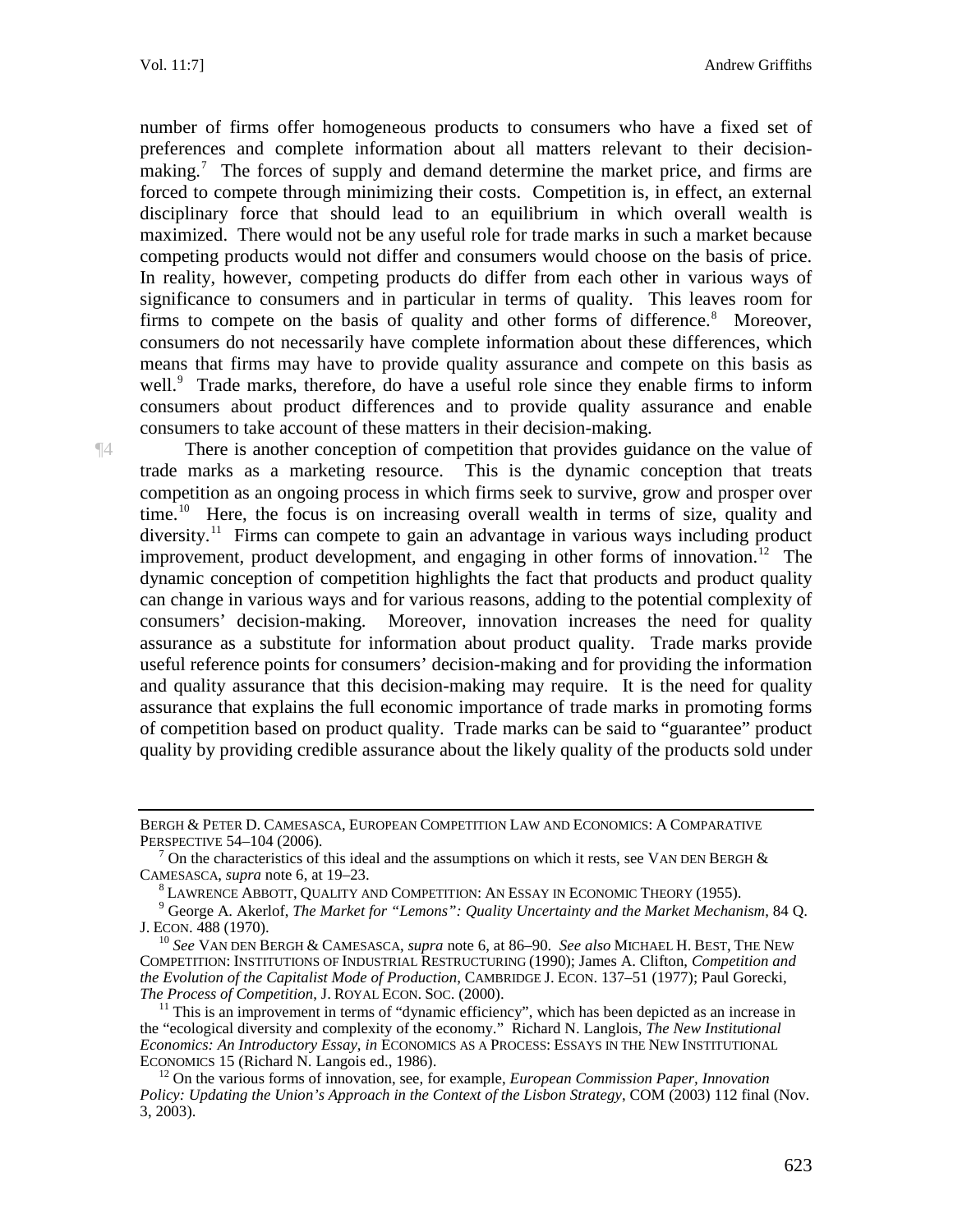them.[13](#page-5-1) They are an "essential element" of a system of undistorted competition because firms have to use them to gain an advantage in the various ways that depend on having this capacity. $14$ 

¶5 This article will proceed as follows. Section II will consider the meaning of "quality" in relation to products. Section III will examine the problem of information asymmetry and the need for quality assurance. Section IV will show how a trade mark's legal guarantee of trade origin underpins a trade mark's capacity to provide quality assurance. Section V will examine the nature of the quality assurance which a trade mark can provide and the various ways in which the owner of a trade mark can generate and boost this capacity. This section will also note how the law protecting trade marks has come to focus directly on protecting this capacity as well as on protecting it indirectly through protecting the underlying legal guarantee of trade origin. Section VI will draw some conclusions.

¶6 For ease of exposition, the following terms will have the following meanings in this article unless the context requires otherwise: "consumers" will refer to all potential purchasers of a firm's products, including parties further down the stream or streams of production and distribution in which the firm operates; the "Directive" will mean the directive which has substantially harmonized trade mark law in the European Union;<sup>[15](#page-5-3)</sup> the "owner" of a trade mark will mean its registered proprietor and, although it may be a person or a group of persons, the owner will be treated as singular and neuter since it is often a company; "products" will refer to goods and services; and, as in the Directive, the term "undertaking" will be used to refer to a firm or other business enterprise, including a group or network of firms that can function as a cohesive unit.<sup>[16](#page-5-4)</sup> Also, it will be assumed that the owner of a trade mark is the controller of any greater undertaking of which it forms part, though in practice it may be a subordinate member of such an undertaking and have a superior controller.

### II. PRODUCT QUALITY

<span id="page-5-0"></span> $\P$ 7 Quality is a notoriously elusive concept,<sup>[17](#page-5-5)</sup> but there are two broad conceptions that are relevant to analyzing the quality of products on the market. One is an absolute standard of excellence, which holds that products should be as good as it is possible for

<span id="page-5-1"></span> $13$  The CJEU has referred to the functions of a trade mark as including that of "guaranteeing the quality of the goods or services in question." *See, e.g.*, L'Oréal SA v. Bellure NV, (Case C-487/07) [2009] ETMR at 987, **¶** 58. On the economic nature of this guarantee, see Opinion of Advocate General Jacobs in *Hag II*: "although trade marks do not provide any form of legal guarantee of quality—the absence of which may have led some to underestimate their significance—they do in economic terms provide such a guarantee, which is acted upon daily by consumers." Case  $10/89$ , SA Cnl-Sucal v. Hag,  $3$  E.C.R. I-03711, 3 C.M.L.R. 571 (1990).

<span id="page-5-2"></span><sup>&</sup>lt;sup>14</sup> Case C-349/95, Loendersloot (Frits) v. Ballantine 1998 E.C.R. I-6244 **¶** 22. On how competition through quality and competition through innovation may conflict with each other, see Robert E. Cole  $\&$ Tsuyoshi Matsumiya, *Too Much of a Good Thing? Quality as an Impediment to Innovation*, 50 CAL.

<span id="page-5-5"></span><span id="page-5-4"></span><span id="page-5-3"></span><sup>&</sup>lt;sup>15</sup> See supra note 4 and accompanying text.<br><sup>16</sup> Case 9/93, IHT v. Ideal-Standard, 3 E.C.R. I-02789, 3 C.M.L.R. at 857,  $\P\P$  38–39 (1994).<br><sup>17</sup> Carol A. Reeves & David A. Rednar, *Defining Quality: Alternatives and Impli* MGMT. REV. 419 (1994). *See generally* ROBERT M. PIRSIG, ZEN AND THE ART OF MOTORCYCLE MAINTENANCE: AN INQUIRY INTO VALUES (1974).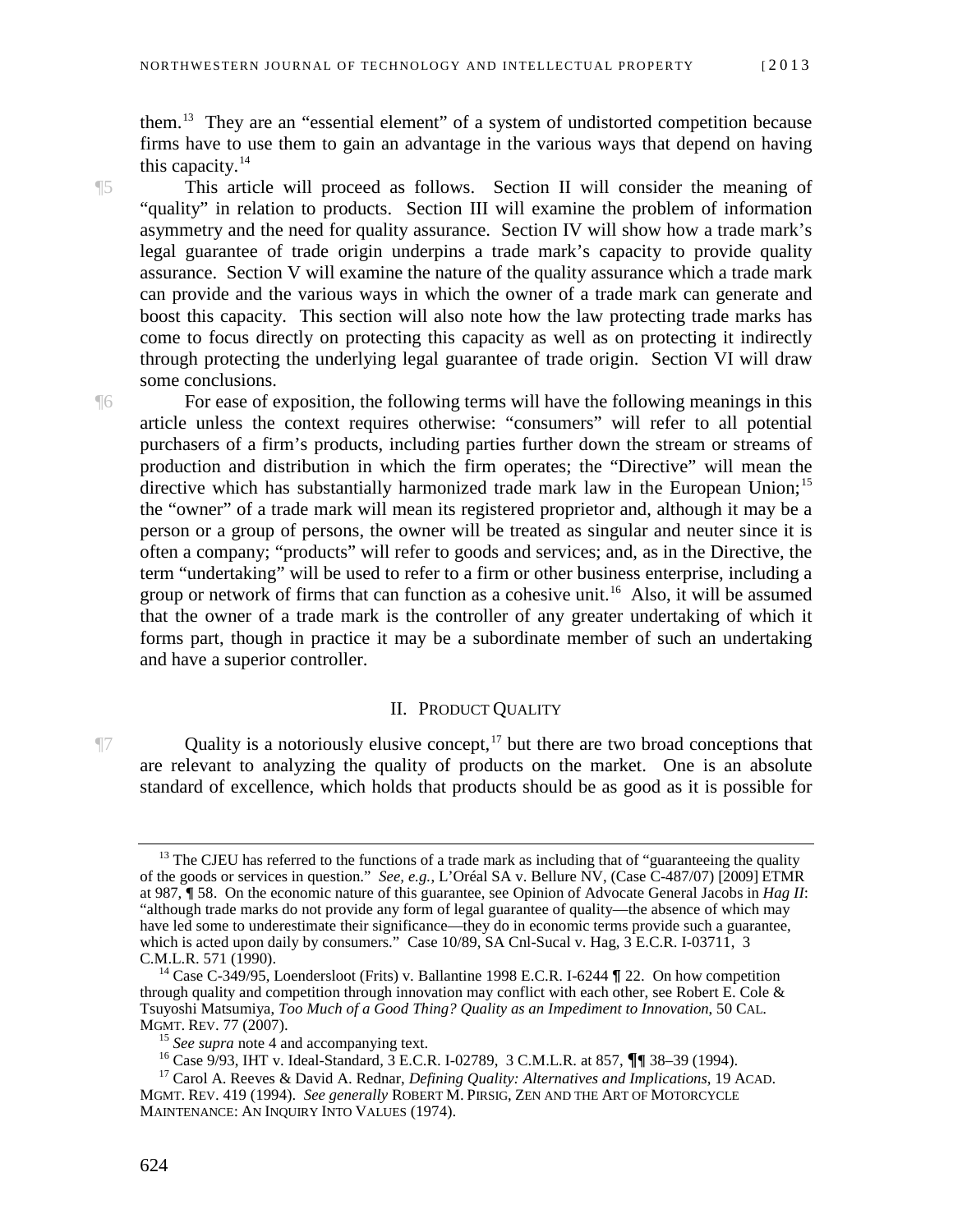them to be.<sup>18</sup> This ideal is hard to define except in vague and abstract terms and, whilst achieving this standard is a worthy objective, it has become less relevant in the age of the mass production and mass marketing of standardized products compared to ensuring that they are consistent, reliable and free from defects.<sup>19</sup> For many products, achieving excellence is likely to be costly and something that many consumers are willing to forego in exchange for a lower price.

¶8 The other broad conception of quality is a relative and variable standard covering a range of characteristics which consumers look for in a product, but which they are willing to trade off against price in search of an optimal balance or overall "value."<sup>20</sup> This balance may vary with the kind of products at issue, with the preferences of particular consumers, and also across time.<sup>[21](#page-6-3)</sup> Consumers will attach importance not only to the level of the quality of a particular product, but also to whether they can be confident that it does have the level that it purports to have.<sup>22</sup> From this perspective, product quality has positive and negative aspects: products should match the specifications they are presented as having and meet the requirements of consumers and they should be free from defects and any other potential causes of consumer dissatisfaction.<sup>23</sup> Confidence about both of these aspects of quality is necessary for consumers to be able to choose among competing products by looking for the best overall value. Trade marks are a means of providing the kind of information and assurance on which this confidence can be based.

¶9 In the economic analysis of trade mark law, products of the same kind have been presented as liable to vary on the basis of "quality" and "variety" characteristics.<sup>[24](#page-6-6)</sup> In this categorization, quality characteristics are defined as ones which all consumers are likely to regard as improving and adding value to a particular product, such as its functional performance, reliability, and durability. Variety characteristics are defined as ones that only some consumers are likely to value according to their subjective preferences and tastes.<sup>[25](#page-6-7)</sup> However, it is arguable that the capacity to provide quality assurance can be important in relation to both kinds of characteristic and that quality should therefore be treated as covering all variable characteristics to which consumers may attach value. Moreover, consumers may differ significantly in their valuation of so-called "quality" characteristics, and differentiation has become an increasing source of value for many kinds of products. The latter trend reflects changes in the second half of the twentieth century on both the supply side, with smaller scale and more flexible systems of production becoming as efficient as mass production,  $26$  and the demand side, with consumers attaching greater weight to product differences in their decision-making.<sup>[27](#page-6-9)</sup>

<span id="page-6-9"></span><sup>18</sup> B.W. Tuchman, *The Decline of Quality*, N.Y. TIMES MAG., Nov. 2, 1980, at 38–41.

<span id="page-6-1"></span><span id="page-6-0"></span><sup>&</sup>lt;sup>19</sup> David A. Garvin, *What Does "Product Quality" Really Mean?*, 26 SLOAN MGMT. REV. 25 (1984);<br>Reeves & Rednar, *supra* note 17.

<span id="page-6-3"></span><span id="page-6-2"></span><sup>&</sup>lt;sup>20</sup> *See* Reeves & Rednar, *supra* note 17, at 420–21.<br><sup>21</sup> Art Kleiner, *Beware Product Death Cycles*, STRATEGY AND BUSINESS, http://www.strategy-<br>business.com/article/enews042805?gko=86f20 (last visited Sept. 17, 2012).

<span id="page-6-4"></span><sup>&</sup>lt;sup>22</sup> See Garvin, *supra* note 19; David A. Garvin, *Product Quality: An Important Strategic Weapon*, BUS. HORIZONS, at 40–43 (1984).

<span id="page-6-6"></span><span id="page-6-5"></span><sup>&</sup>lt;sup>23</sup> JURAN'S QUALITY CONTROL HANDBOOK § 2.3 (J.M. Juran & Frank M. Gryna eds., 1988); *see also* Reeves & Rednar, *supra* note 17, at 424–25.

<sup>&</sup>lt;sup>24</sup> Nicholas S. Economides, *The Economics of Trademarks*, 78 TRADEMARK REP. 523, 525 (1988).<br><sup>25</sup> *Id.*<br><sup>26</sup> RICHARD N. LANGLOIS, THE DYNAMICS OF INDUSTRIAL CAPITALISM: SCHUMPETER, CHANDLER, AND

<span id="page-6-8"></span><span id="page-6-7"></span>THE NEW ECONOMY (2007); MICHAEL J. PIORE & CHARLES F. SABEL, THE SECOND INDUSTRIAL DIVIDE: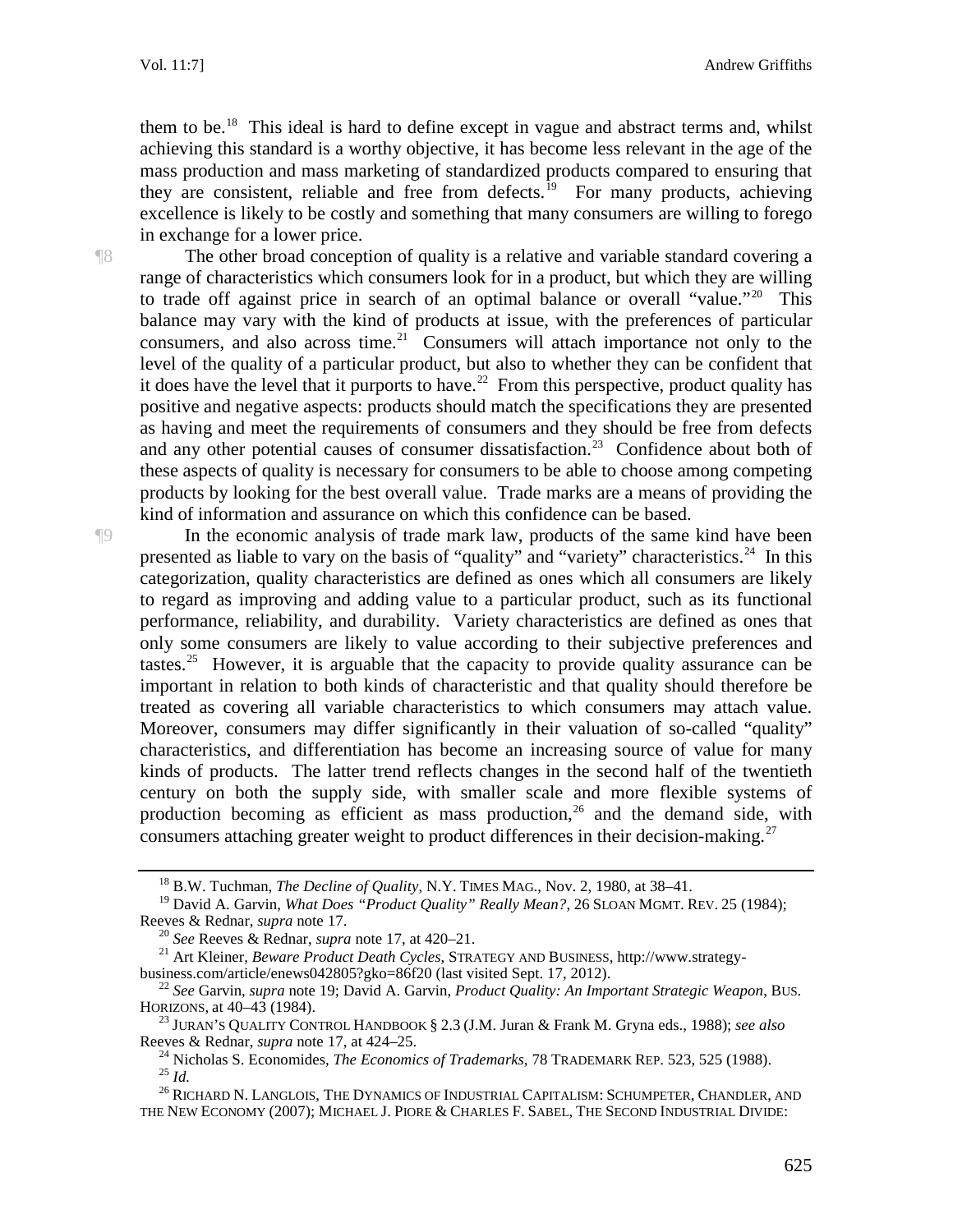¶10 In the literature on quality management,[28](#page-7-0) one analyst has identified eight "dimensions" of product quality in an attempt to provide more detailed guidance on the nature of quality and how an undertaking can produce and reproduce it.<sup>[29](#page-7-1)</sup> Six of these dimensions identify various functional and material characteristics to which consumers are likely to attach value when choosing among competing products and which provide some elaboration of the broad positive and negative aspects of quality that were noted above. They are performance, features (or "bells and whistles"), reliability, conformance with specifications, durability and serviceability (the speed and ease with which a product can be repaired if necessary).<sup>[30](#page-7-2)</sup> However, the other two dimensions, namely aesthetics and perceived quality, go beyond the functional and material quality of products and are of particular relevance to analyzing the role of trade marks in relation to product quality. And the reference to "perceived quality" highlights the close connection that can exist in practice between product quality and quality assurance and the fact that consumers may come to base their decisions on quality assurance rather than on actual product quality.

¶11 The aesthetic quality of a product covers the various ways in which it may appeal to the senses of consumers including its appearance, design, and presentation. Marketing practitioners have emphasized the importance of aesthetics, recognizing that this can influence consumers' decision-making in various ways, and in some cases, help to shape their initial impressions of functional and material quality.<sup>[31](#page-7-3)</sup> Moreover, while aesthetics are often a matter of personal judgment, for some products (such as designer clothing and fashion goods), consumers may seek guidance from others whom they regard as better qualified and, therefore, attach value to quality assurance.<sup>32</sup> Aesthetic quality can also be linked to the increasing value that consumers attach to product differentiation, and to the fact that this differentiation can be designed to appeal to consumers at the emotional or psychological level.<sup>[33](#page-7-5)</sup> In effect, marketing can be used to give products an intangible layer of quality. An undertaking may therefore use advertising and other marketing

POSSIBILITIES FOR PROSPERITY (1984).<br><sup>27</sup> This trend can be related to the idea that consumer demand tends to evolve up a scale of human needs from a preoccupation with satisfying lower-order "deficit" needs (such as physiological needs, safety and security) to much greater interest in fulfilling higher-order needs or wants (such as status and selffulfilment), which has been drawn from the humanistic psychology of Abraham Maslow. DAVID A. AAKER & ERICH JOACHIMSTHALER, BRAND LEADERSHIP 48–49 (2000); J.B. Swann et al., *Trademarks and Marketing*, 91 TRADEMARK REP. 787 (2001). The trend can also be related to Thorstein Veblen's theory of conspicuous consumption and the idea of consumption as a means of signalling social status. Barton Beebe, *The Semiotic Analysis of Trademark Law*, 51 UCLA L. REV. 621 (2004); R. Joseph Monsen & Anthony Downs, *Public Goods and Private Status*, 23 PUB. INTEREST 64, 64–77 (1971).<sup>28</sup> *See supra* note 17.

<span id="page-7-1"></span><span id="page-7-0"></span><sup>29</sup> *See* GARVIN, *supra* note 19; GARVIN, *supra* note 22; David A. Garvin, *Competing on the Eight Dimensions of Quality*, 65 HARV. BUS. REV. 101, 101–09 (1987) (arguing that an undertaking should focus its efforts on certain of these dimensions in particular and look to find a suitable "niche" in order to achieve a competitive advantage).<br> $\frac{30 \text{ Id}}{1}$ 

<span id="page-7-3"></span><span id="page-7-2"></span><sup>&</sup>lt;sup>31</sup> *See* John J. Wheatley & John S. Y. Chiu, *The Effects of Price, Store Image, and Product and Respondent Characteristics on Perceptions of Quality*, 14 J. MARKETING RES. 181 (1977). The work of Louis Cheskin has been influential in this respect. *See, e.g.*, LOUIS CHESKIN, COLORS: WHAT THEY CAN DO FOR YOU (1947); *see also* LOUIS CHESKIN, HOW TO PREDICT WHAT PEOPLE WILL BUY (1957).

<span id="page-7-4"></span><sup>&</sup>lt;sup>32</sup> Brian Hilton et al., *The Ethics of Counterfeiting in the Fashion Industry: Quality, Credence and Profits Issues, 55 J. Bus. ETHICS 345 (2004).* 

<span id="page-7-5"></span>*Profits Issues*, 55 J. BUS. ETHICS 345 (2004). <sup>33</sup> *See* AAKER & JOACHIMSTHALER, *supra* note 27; *see also* NANCY F. KOEHN, BRAND NEW: HOW ENTREPRENEURS EARNED CONSUMERS' TRUST FROM WEDGWOOD TO DELL 307–39 (2001).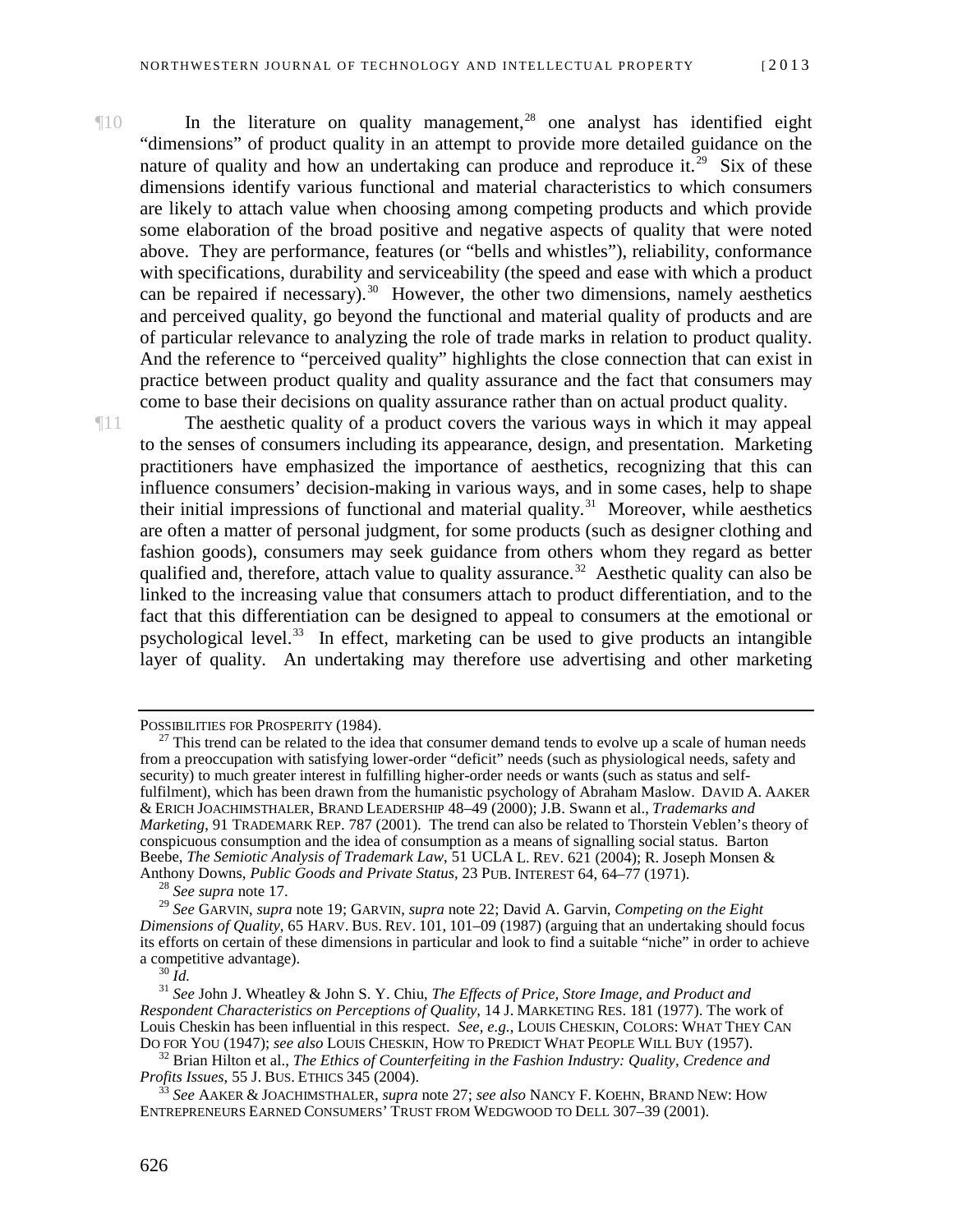techniques to associate its products with an attractive image or a specific set of values to increase its appeal to consumers.<sup>[34](#page-8-0)</sup> Consumers may then attach greater value to these products because they offer a means of self-expression, a sense of belonging to a community, or a way of making a statement about social status.<sup>35</sup> This at least partly explains the high prices that some consumers may be willing to pay for luxury goods and other "status" products.

¶12 Trade marks can play a crucial role in creating and maintaining intangible quality because they provide the means whereby undertakings can cultivate an image and other associations for their products in advertising and other promotional activity. This role goes beyond providing reassurance about the quality of the marked products, to a more active role of conferring intangible quality onto the products or even forming part of their overall quality. The capacity of trade marks to confer intangible quality is a controversial aspect of trade mark law because it may require a wider zone of legal protection than is necessary to protect trade marks' capacity to provide assurance about other forms of quality.<sup>36</sup> This point will be considered in later sections of this article where it will be suggested that the two roles cannot be neatly separated because intangible quality can also be a source of assurance about "tangible" quality. One reason why this aspect of trade mark law has been so controversial is that it is debatable whether intangible quality has enough social value to be worth protecting, and it is even arguable that enabling undertakings to engage in this form of marketing is a cause of social harm.<sup>[37](#page-8-3)</sup> In any event, it adds complexity to competition in the other dimensions of quality through creating additional emotional and psychological "switching costs" for consumers.<sup>[38](#page-8-4)</sup> Nevertheless, in the case of European trademark law, the CJEU has ruled that the overall quality of luxury goods can include certain intangible or "mental" characteristics which result from their being associated with a prestigious image which bestows on them an aura of luxury, and that this particular quality-conferring role of a trademark can justify specific legal protection. $39$ 

<span id="page-8-0"></span><sup>&</sup>lt;sup>34</sup> For a brief summary of how "Values, Attitudes and Lifestyles" or "VALs" marketing has been used to influence consumer decision-making in the United Kingdom since the 1950s, see ED HOWKER & SHIV MALIK, JILTED GENERATION: HOW BRITAIN HAS BANKRUPTED ITS YOUTH 164–72 (2010); see also Wolfgang Streeck, *Citizens as Consumers: Considerations on the New Politics of Consumption*, 76 NEW

<span id="page-8-1"></span> $^{35}$  Gary S. Becker & Kevin M. Murphy, Social Economics: Market Behavior in a Social ENVIRONMENT 84–104 (2000); *see also* Barton Beebe, *Intellectual Property Law and the Sumptuary Code*, 123 HARV. L. REV. 809 (2010); Douglas B. Holt, *What Becomes an Icon Most?*, 81 HARV. BUS. REV. 43

<span id="page-8-2"></span><sup>(2003).</sup> <sup>36</sup> *See, e.g.*, Dev Gangjee & Robert Burrell, *Because You're Worth It: L'Oréal and the Prohibition on Free Riding*, 73 MODERN L. REV. 282 (2010); Martin Senftleben, *Trade Mark Protection: A Black Hole in* 

<span id="page-8-3"></span><sup>&</sup>lt;sup>37</sup> See. e.g., Ralph S. Brown, Jr., *Advertising and the Public Interest: Legal Protection of Trade Symbols*, 57 YALE L.J. 1165, 1169 (1948); *see also* Avner Offer, *The Mask of Intimacy: Advertising and the Quality of Life*, *in* THE CHALLENGE OF AFFLUENCE: SELF-CONTROL AND WELL-BEING IN THE UNITED STATES AND BRITAIN SINCE 1950, at 103 (2006).

<span id="page-8-4"></span><sup>&</sup>lt;sup>38</sup> On the impact of "switching costs" on competition, see Paul Klemperer, *Markets with Consumer Switching Costs*, 102 Q. J. ECON. 375 (1987); Paul Klemperer, *Competition when Consumers Have Switching Costs: An Overview with Applications to Industrial Organization, Macroeconomics, and International Trade*, 62 REV. ECON. STUD. 515 (1995).

<span id="page-8-5"></span> $39$  Copad v. Christian Dior Couture (Case C-59/08) [2009] ETMR 683  $\P$  24–26; Parfums Christian Dior v. Evora (Case C-337/95) [1997] ETMR 26, at 45.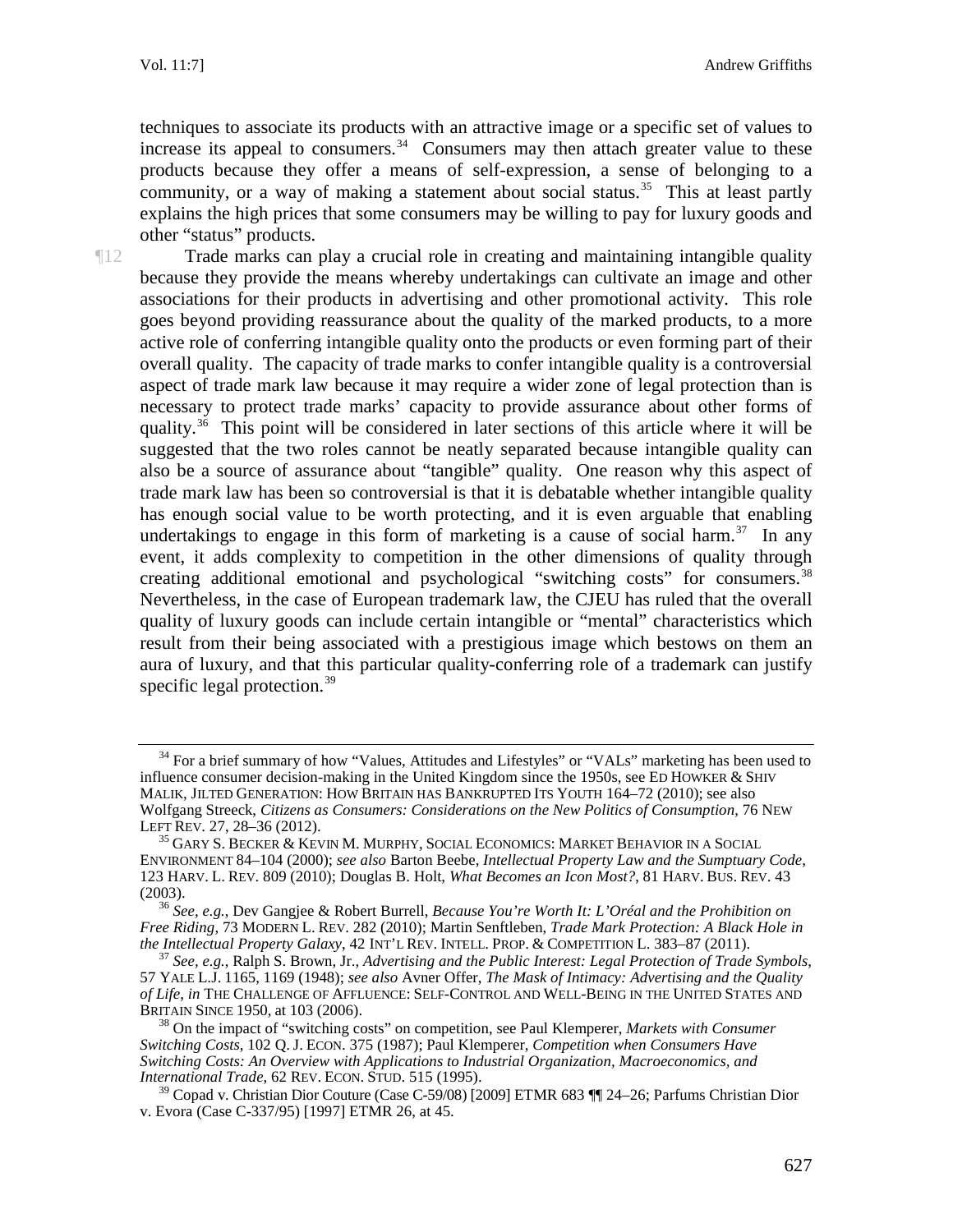¶13 As indicated above, it is arguable that the eighth dimension of "perceived quality" is better viewed as an aspect of quality assurance, and therefore as an additional basis on which undertakings may have to compete with each other. The problem of information asymmetry, which will be examined in section III, is that consumers may have to base their choices and decision-making on the perceived quality of a product rather than its actual quality. Consumers may look to the appearance of a product and even to its price to help form an initial perception of its likely quality, $40$  but need more credible forms of quality assurance for reliable guidance.<sup>41</sup> Perceived quality can be based on the fact that marked products or a particular trade mark enjoys a reputation in the minds of consumers concerning product quality. It can also reflect certain other signals that give them reassurance that the actual quality of marked products will meet their expectations. Consumers may therefore focus on perceived quality in their decision-making. The economic problems that explain the need for quality assurance and the importance of perceived quality will be examined in more detail.

### <span id="page-9-0"></span>III. INFORMATION ASYMMETRY AND THE NEED FOR QUALITY ASSURANCE

¶14 For undertakings to be able to compete with each other in terms of the quality of their products, consumers should be able to recognize differences in quality and to specify fully and precisely their requirements (both positive and negative) in this respect. In practice, this may be especially difficult in relation to the negative aspect of quality, since consumers would have to anticipate all potential causes of dissatisfaction at the time of purchase. This problem increases the costs of communication, which include the risks of disappointment due to errors and other forms of miscommunication. One advantage that trade marks have as a means of combating this problem is that they identify and refer to products that are likely to be consistent with each other. This can be a much less costly basis for communication and decision-making, especially in the case of recurring purchases.

¶15 A related problem is that the quality of a particular undertaking's products may depend on its attributes as an organization, these covering such matters as effective teamwork and the kind of idiosyncratic practices, skills and knowledge that have been termed organizational "capabilities."<sup>42</sup> It may be impossible to specify the resulting quality objectively as a particular combination of positive and negative characteristics, or even as the outcome of a specific set of procedures, especially since it may not be possible to replicate the necessary capabilities.<sup>43</sup> Again, a trade mark has value as a basis for

<span id="page-9-2"></span><span id="page-9-1"></span><sup>40</sup> *See* Wheatley & Chiu, *supra* note 31. 41 *See, e.g.*, Jacob Jacoby et al., *Price, Brand Name and Product Composition Characteristics as Determinants of Perceived Quality*, 55 J. APPLIED PSYCHOL. 570, 570 (1971) ("[N]either price nor brand name had significant effects on perceived quality except when product composition characteristics were allowed to vary between product samples.").

<span id="page-9-3"></span><sup>&</sup>lt;sup>42</sup> See, e.g., Richard N. Langlois, *Modularity in Technology and Organization*, 49 J. ECON. BEHAV. & ORG. 19 (2002); Richard N. Langlois & Nicholas J. Foss, *Capabilities and Governance: The Rebirth of Production in the Theory of Economic Organization*, 52 KYKLOS 201 (1999). *See generally* EDITH PENROSE, THE THEORY OF THE GROWTH OF THE FIRM (4th ed. 2009); G.B. Richardson, *The Organisation of Industry*, 82 ECON. J. 883 (1972), *reprinted in* G.B. RICHARDSON, THE ECONOMICS OF IMPERFECT

<span id="page-9-4"></span> $43$  For a discussion on the unique character of the products of tacit knowledge and skills acquired through experience see MICHAEL POLANYI, PERSONAL KNOWLEDGE: TOWARDS A POST-CRITICAL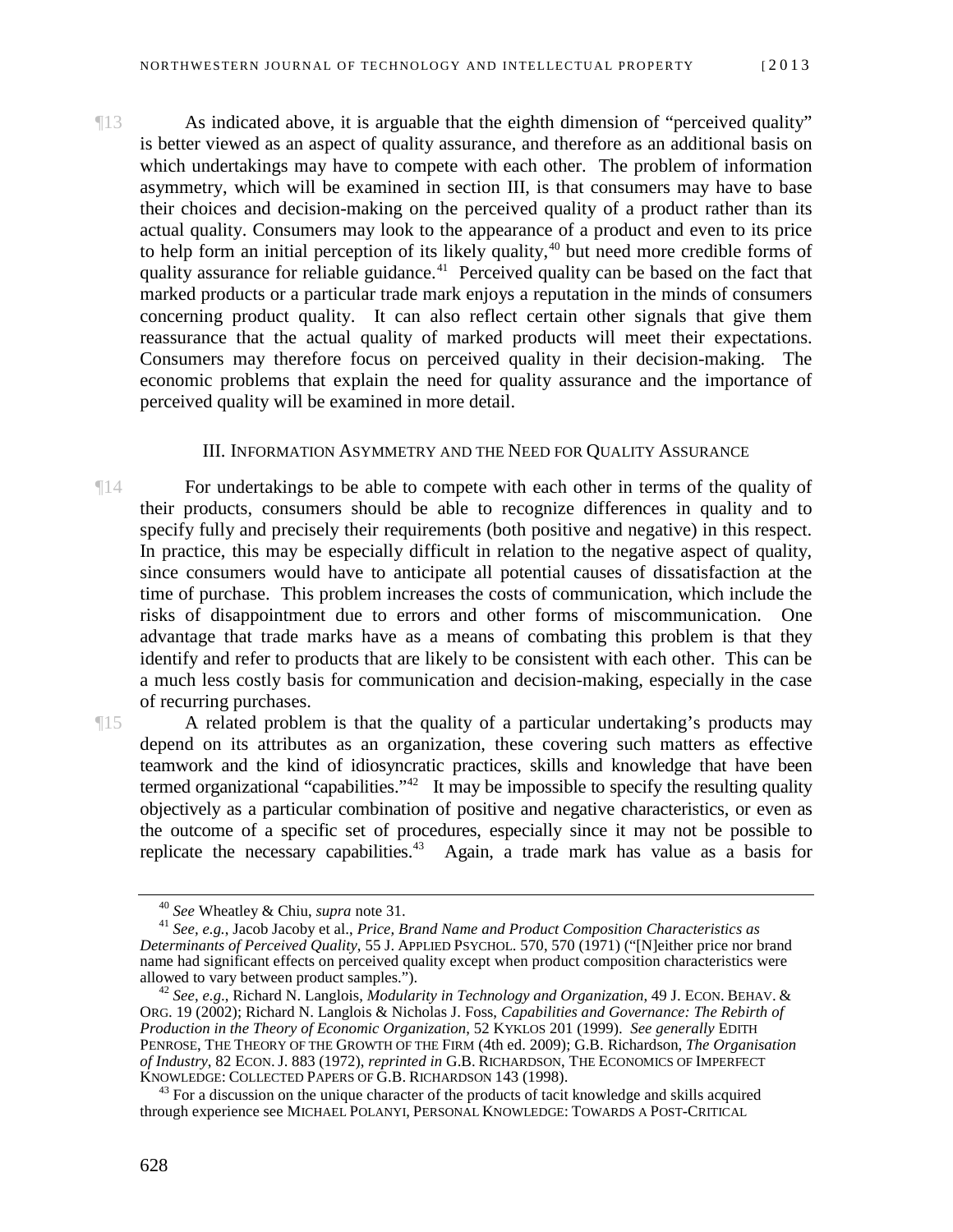communication because it identifies products that are likely to be consistent with each other at the deep level that can be achieved through their being the products of the same undertaking. This is an important factor as to why an undertaking can gain a competitive advantage on the basis of product quality, and why the trade mark system is necessary to secure this advantage.

¶16 However, the main explanation for the importance of trademarks in competition based on product quality lies beyond these problems of communication in the economic problem known as "information asymmetry."<sup>44</sup> This means that consumers may not be able to discern and verify the quality of a particular product and therefore may not distinguish high quality products from lower quality competitors, or at least may face substantial costs in order to do so. It is attributable both to a lack of expertise on the part of consumers and to the fact that it may simply not be possible to discern all the positive and negative characteristics of a product that contribute to its overall quality at the time of purchase. The nature and extent of the problem varies according to the kind of product and the kind of expertise that may be necessary to determine a particular consumer's requirements and to detect or verify the presence or absence of particular characteristics.<sup>[45](#page-10-1)</sup> The problem increases as products become more complex and where systems of packaging and distribution make it harder to inspect products prior to purchase. For all these reasons, competition based on product quality has come to depend on the ability of undertakings to provide credible quality assurance to consumers.

¶17 In terms of its impact on the overall wealth of society, information asymmetry, if not mitigated, would give rise to significant static and dynamic costs.<sup>46</sup> The static costs include the additional "search costs" which consumers would have to incur in order to verify the quality of a product, including any remaining risk of purchasing an inferior product. Search costs increase the total price that consumers, in effect, have to pay for a product and therefore distort competition. If not mitigated, they represent a significant barrier for consumers wishing to purchase a product on the basis of quality. The dynamic costs reflect the fact that, if not combated, information asymmetry would reduce or undermine the incentives that firms have to produce and supply good quality products which are free from deficiencies. It would also give rise to harmful incentives by favoring unscrupulous firms selling inferior products. Moreover, it would discourage various forms of innovation that could improve product quality or reduce production costs, and especially innovations that would make product quality harder to verify.

¶18 In the economic analysis of information, the characteristics of products that contribute to their overall quality (including freedom from deficiencies) have been categorized as "search" or "experience" according to whether or not their presence or absence can (in theory at least) be discerned or verified at the point of purchase, or at

<span id="page-10-0"></span>PHILOSOPHY 49–65 (corrected ed. 1962). <sup>44</sup> Akerlof, *supra* note 9; A. Postlethwaite, *Asymmetric Information*, *in* THE NEW PALGRAVE: ALLOCATION, INFORMATION AND MARKETS 35 (John Eatwell et al. eds., 1989); C. Wilson, *Adverse Selection*, *in* THE NEW PALGRAVE: ALLOCATION, INFORMATION AND MARKETS (John Eatwell et al. eds.,

<span id="page-10-1"></span><sup>1989).</sup> <sup>45</sup> Michael R. Darby & Edi Karni, *Free Competition and the Optimal Amount of Fraud*, 16 J.L. & ECON*.*  67 (1973). <sup>46</sup> *See* William M. Landes & Richard A. Posner, *Trademark Law: An Economic Perspective*, 30 J.L. &

<span id="page-10-2"></span>ECON*.* 265 (1987).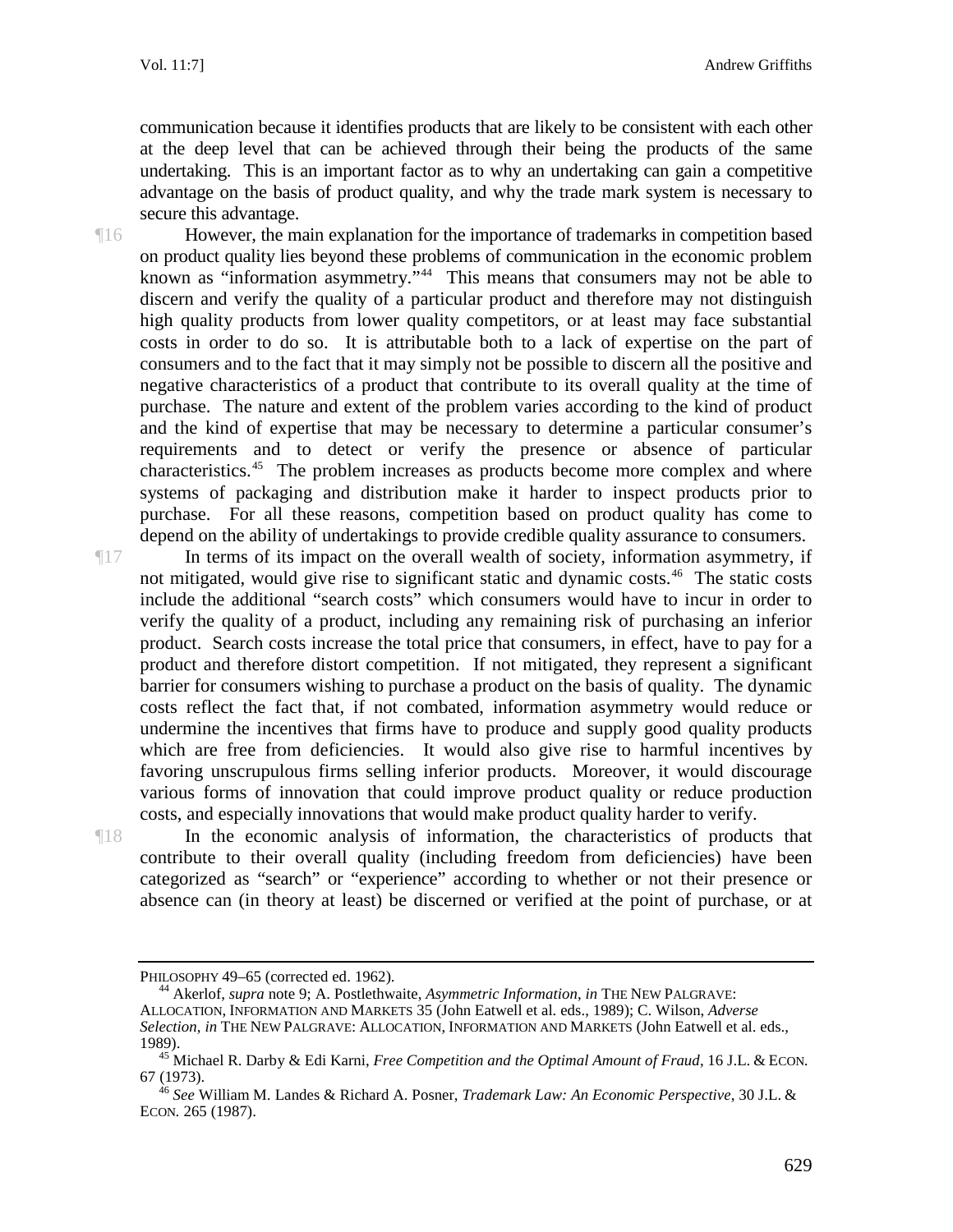least prior to use or consumption.<sup>47</sup> In this scheme, services are by their nature "experience" products, which is why purchasing services can be particularly problematic.<sup>[48](#page-11-2)</sup> Moreover, some product characteristics may not be verifiable or become apparent until long after purchase and the consumers of some products may have to rely on the expertise of the service provider for guidance on the level of quality that is appropriate for their particular requirements.[49](#page-11-3) For this reason, a further category of "credence characteristics" is used to refer to characteristics that consumers have to take on trust from producers or suppliers.<sup>[50](#page-11-4)</sup> Products can be categorized as "search," "experience" and "credence" according to the type of characteristic likely to dominate consumers' decision-making.<sup>[51](#page-11-5)</sup>

¶19 Undertakings wishing to compete on the basis of the quality of their products, therefore, have to find some way of combating the problem of information asymmetry and reducing consumers' search costs. Otherwise, they would face difficulty in selling their products at a sufficiently high price to secure an adequate return for the additional costs that producing or supplying quality products is likely to involve.<sup>52</sup> In effect, an undertaking has to find a way of enabling consumers to acquire the necessary information at a relatively low cost or provide a satisfactory substitute for this information. The law can help to mitigate the problem of information asymmetry at a general level, in particular by setting and enforcing minimum standards of quality and requiring the disclosure of information about quality. Beyond this, undertakings have to provide credible assurance about the quality of their products and they can use trade marks to do this.

¶20 The above categorization of products and product characteristics according to the nature and extent of the difficulty that consumers may face in order to verify their presence (or absence) is also relevant to the nature of the quality assurance that an undertaking may have to provide in this respect and to the extent of the investment that this may require. The difficulty of providing satisfactory assurance about experience and credence characteristics helps to explain the extent of the competitive advantage that an undertaking may achieve if it can do so and the premium prices that it may be able to charge as a result. Section IV will therefore examine the legal basis of a trade mark's capacity to provide quality assurance that may cover all forms of product characteristics.

### IV. A TRADE MARK'S LEGAL GUARANTEE OF QUALITY CONTROL

<span id="page-11-0"></span>¶21 The portrayal of a trade mark as "guaranteeing" product quality is potentially misleading because the trade mark does not of itself give consumers any directly enforceable legal rights concerning the actual quality of marked products, and its owner's incentive to meet consumers' expectations in terms of quality does not result from any corresponding threat of legal sanction.<sup>53</sup> Instead, the incentive results from the owner's

<sup>47</sup> Phillip Nelson, *Information and Consumer Behavior*, 78 J. POL. ECON. 311 (1970). <sup>48</sup> *See* Reeves & Rednar, *supra* note 17, at 426–27.

<span id="page-11-7"></span><span id="page-11-6"></span><span id="page-11-5"></span><span id="page-11-4"></span><span id="page-11-3"></span><span id="page-11-2"></span><span id="page-11-1"></span><sup>&</sup>lt;sup>50</sup> *Id.*<br><sup>51</sup> Economides, *supra* note 24.<br><sup>52</sup> See Akerlof, supra note 9.<br><sup>53</sup> F.K. Beier, *Territoriality of Trade Mark Law and International Trade*, 1 INT'L REV. INDUS. PROP. & COPYRIGHT L. 48, 64 (1970); *see also Hag II*, 3 C.M.L.R. 571, at 583 (1990) (opinion of AG Jacobs). The owner of a trademark is obliged to comply with any independent legal obligation to which it is subject concerning the quality of a marked product, the provision of information relating to quality and the risk of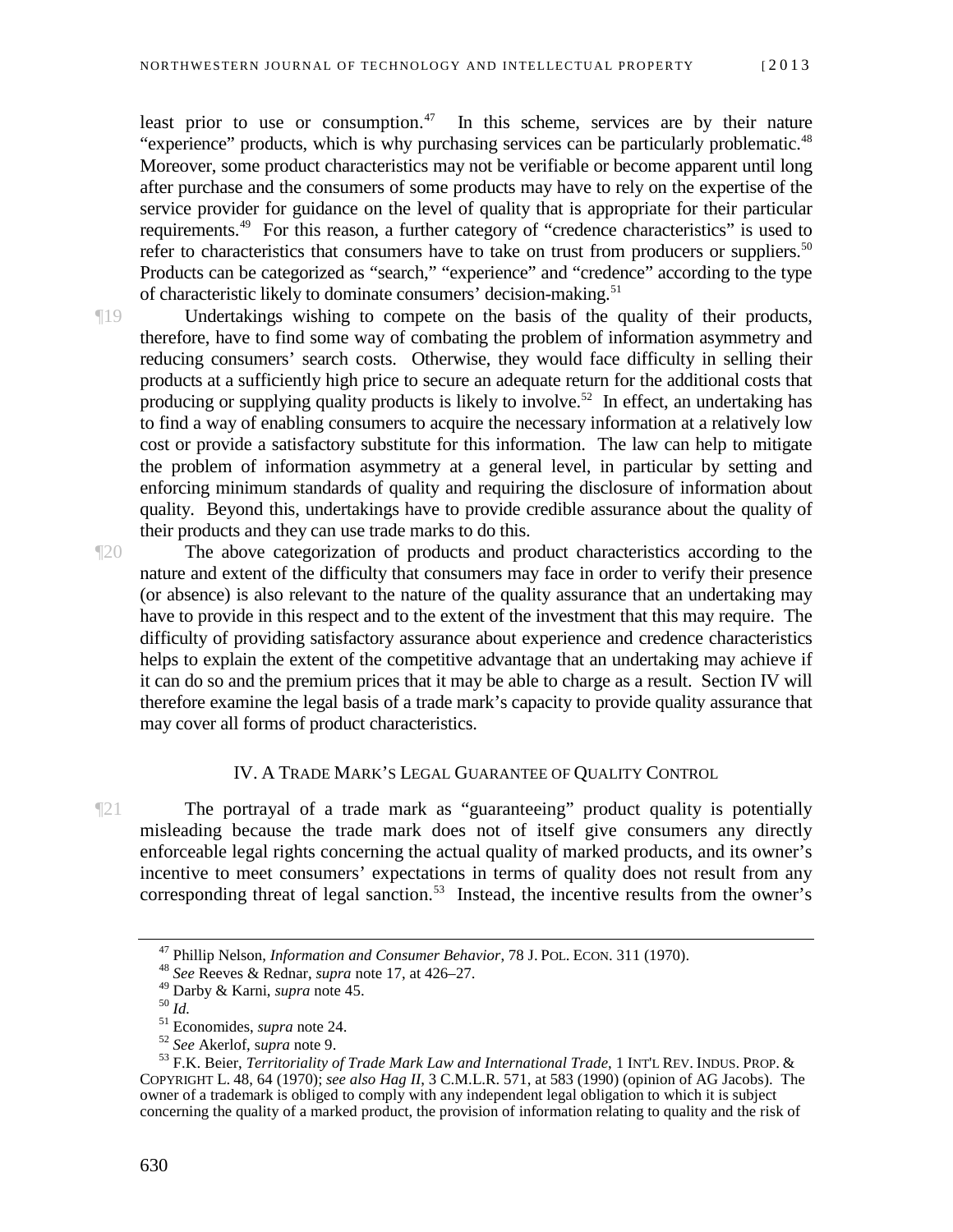interest in building and maintaining a good reputation for its trade mark and in not risking damage to or the loss of such a reputation. This incentive does rest on a legal guarantee, but it is a guarantee that one particular undertaking has authorized the marketing of the marked products under the trade mark and that this undertaking is in a position to control their quality.<sup>54</sup> In trade mark law, a trade mark's signification of this exclusive right is also presented as a legal guarantee about the "origin" (or "trade origin") of the marked products.<sup>[55](#page-12-1)</sup>

¶22 A trade mark owner's exclusive right to authorize the use of the trade mark to market products and therefore to authorize products of the relevant kind as legitimate marked products is the legal basis of the trade mark's so-called "guarantee" of quality.<sup>[56](#page-12-2)</sup> This exclusivity means that the owner is entitled to prohibit third parties from using its trademark to identify or refer to any products of the relevant kind which it has not authorized as marked products even if it is arguable that the unauthorized products are of the same quality as legitimate marked products and even if they have been produced or supplied by the same firm and according to the same specifications.<sup>57</sup> In other words, the trade mark signifies unitary control over quality rather than a particular standard of quality.<sup>58</sup> The owner has exclusive control over the track record of the marked products, along with the exclusive right to benefit from any power to attract consumers, which the trade mark may acquire on the basis of this track record. The owner therefore has a good reason not to authorize products as marked products unless it has a reliable basis on which it can verify and vouch for their quality.

¶23 The CJEU has gone further and established that the ability of a trade mark owner (or the superior controller of a greater undertaking) to exercise continuing control over

<span id="page-12-3"></span><span id="page-12-2"></span><sup>56</sup> *See supra* notes 13–16 and accompanying text.<br><sup>57</sup> Major Bros. v. Franklin & Son, [1908] 1 K.B.KB 712 (H.C.); Primark v. Lollypop Clothing, [2001]<br>ETMR 334 (H.C.).

misleading consumers on matters of quality. In particular, a trade mark should not deceive consumers about the quality of marked products, and the Directive provides that a trade mark should be refused registration or, as appropriate, be liable to revocation if it is or becomes "of such a nature as to deceive the public, for instance as to the nature, quality or geographical origin of the goods or service." The Directive, *supra* note 4, arts. 3.1(g), 12.2(b); *see also* Elmer William Hanak, III, *The Quality Assurance Function of* 

<sup>&</sup>lt;sup>54</sup> Case 9/93, IHT Internazionale Heiztechnik GmbH v. Ideal Standard GmbH, 3 C.M.L.R. 857, **¶**¶ 38–

<span id="page-12-1"></span><span id="page-12-0"></span><sup>39 (1994).&</sup>lt;br><sup>55</sup> Recital (11) of the preamble to the Directive states that the function of the protection of a trade mark<br> $\frac{1}{2}$ . The Directive survey note 4 is "in particular to guarantee the trade mark as an indication of origin . . . ." The Directive, *supra* note 4, preamb. recital 11. The CJEU has described the "essential" function of a trademark as being "to guarantee the identity of the origin of the trade-marked product to the consumer or ultimate user." Case 102/77, Hoffmann-La Roche & Co. AG v Centrafarm Vertriebsgesellschaft Pharmazeutischer Erzeugnisse mbH, 3 C.M.L.R. 217,  $\P$  7 (1978); *Hag II*, 3 C.M.L.R. 571,  $\P$  14. The use of the term "origin" in this context has been criticized because of its potential ambiguity. *See, e.g.*, WILLIAM CORNISH, INTELLECTUAL PROPERTY: OMNIPRESENT, DISTRACTING, IRRELEVANT? 89–90 (2004); FRANK I. SCHECHTER, THE HISTORICAL FOUNDATIONS OF THE LAW RELATING TO TRADE-MARKS 147–49 (Faculty of Law of Columbia Univ. et al. eds., Columbia University Press 1999) (1925). Nevertheless, the use of this term has continued. This article will use the variant "trade origin" to emphasize the special meaning of the term in trade mark law

<span id="page-12-4"></span><sup>&</sup>lt;sup>58</sup> *See, e.g.*, Lord Wright's explanation of a trademark's guarantee of trade origin in *Aristoc v. Rysta*: "The word 'origin' is no doubt used in a special and almost technical sense in this connection, but it denotes at least that the goods are issued as vendible goods under the *aegis* of the proprietor of the trade mark, who thus assumes responsibility for them . . . ." [1945] A.C. 68 at 101–02.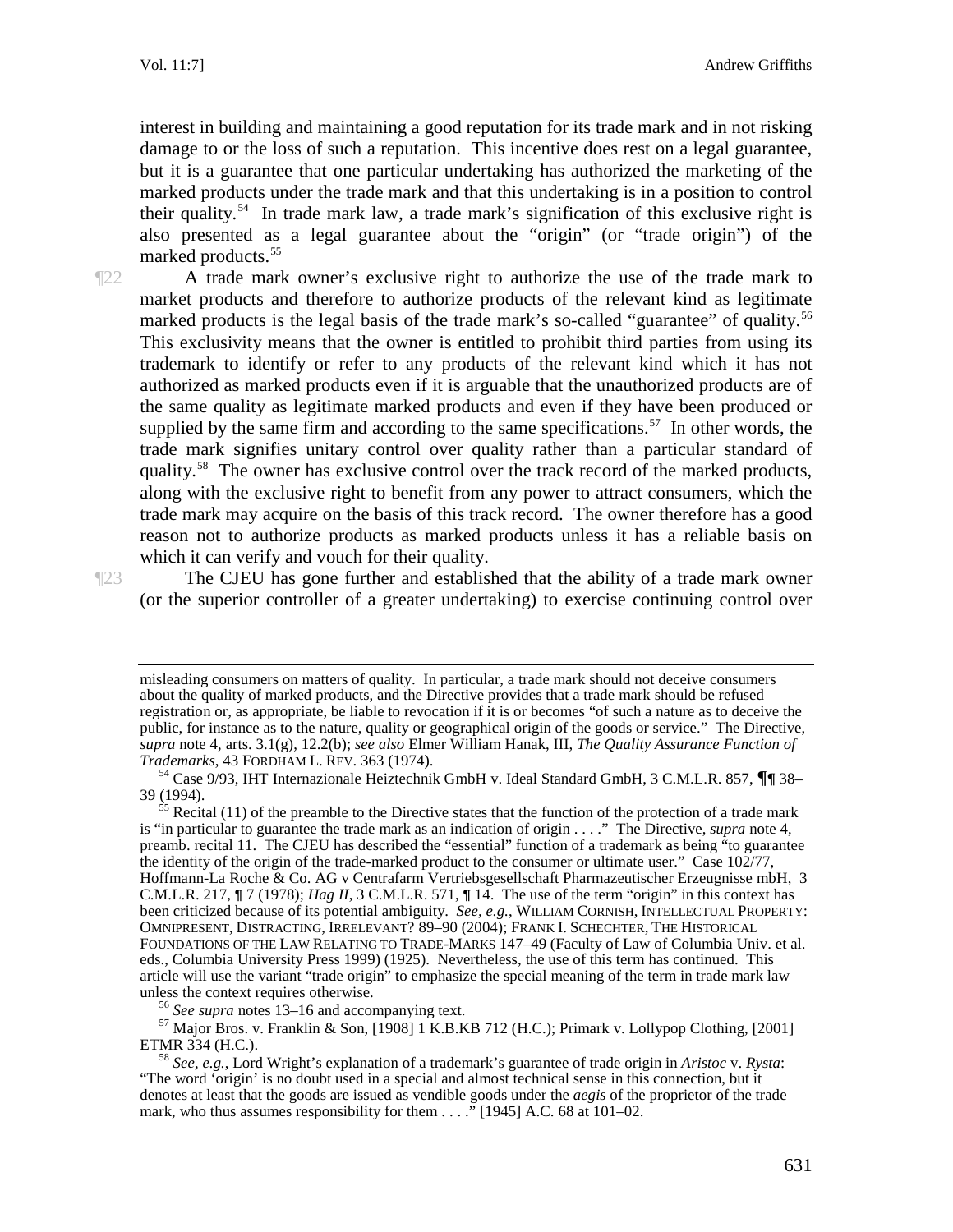product quality is a distinct element of a trade mark's legal guarantee to consumers.<sup>[59](#page-13-0)</sup> It was necessary to isolate this element in order to determine whether the respective products of two firms that are marketed under the same trade mark in different territories of the European Union should be treated as having the same trade origin.<sup>[60](#page-13-1)</sup> The CJEU has ruled that there must be a tie of legal or economic dependence between the two firms. In other words, the owner of a trade mark and any other firm purporting to authorize products as marked products should be linked in a way that establishes or reflects a single point of continuing control over the quality of the products in question for them to have the trade origin that the trade mark signifies.<sup>[61](#page-13-2)</sup>

¶24 Moreover, trade mark law does not limit the mechanisms through which the necessary unitary control over quality can be exercised.<sup>[62](#page-13-3)</sup> In the case of marked goods, for example, the owner is free to select or commission the goods from other firms because it can control their quality through inspection or by seeking reassurance before endorsing them as marked goods.<sup>[63](#page-13-4)</sup> In the case of goods or services, the owner is free to delegate the right to authorize products as marked products to another firm under a licence because it can control their quality by enforcement of the terms of the licence.<sup>[64](#page-13-5)</sup> Article 8 of the Directive reinforces a trade mark owner's ability to control quality through a licence by providing that a licensee's power to authorize products as marked products is negated if there is a breach of any term relating to "the quality of the goods manufactured or of the services provided by the licensee."<sup>[65](#page-13-6)</sup>

<span id="page-13-0"></span>

¶25 A trade mark's signification of continuing control over product quality is reinforced by certain ancillary rights that its owner enjoys over its use as a product identifier and as a reference point in advertising and promotional material. These include the owner's

 $59$  "[A trade mark] must constitute a guarantee that all the products bearing it have been manufactured under the supervision of a single enterprise to which responsibility for their quality may be attributed."<br>Hag II, 3 C.M.L.R. 571,  $\P$  13; see also IHT v. Ideal-Standard, 3 C.M.L.R. 857,  $\P$  $\P$  38–39.

<span id="page-13-1"></span>See, e.g., the scenarios in Hag II, 3 C.M.L.R. 571 and IHT v. Ideal-Standard, 3 C.M.L.R. 857. Under the principle of the free movement of goods, which is now set out in Article 34 of the Treaty on the Functioning of the European Union (or "TFEU"), the owner of a trade mark cannot prohibit its use for the further marketing of goods which another firm has already marketed under the same trade mark elsewhere in the European Union if the other firm's goods have the same trade origin and in effect forms part of the same undertaking. Consolidated Version of the Treaty on the Functioning of the European Union art. 34, Mar. 30, 2010, 2010 O.J. (C 83) 47 [hereinafter TFEU].<br><sup>61</sup> *Hag II*, 3 C.M.L.R. 571, ¶ 15; *IHT v. Ideal-Standard*, 3 C.M.L.R. 857, ¶¶ 37–43. It is not necessary

<span id="page-13-2"></span>that the unitary control over product quality be exercised vigilantly as long as there is a basis through which it can be exercised. *IHT v. Ideal-Standard*, 3 C.M.L.R. 857, ¶¶ 38–39. On *de facto* economic control, see

<span id="page-13-5"></span><span id="page-13-4"></span><span id="page-13-3"></span> $\frac{62}{100}$  "The origin which the trade mark is intended to guarantee . . . is not defined by reference to the manufacturer but by reference to the point of control of manufacture." *IHT v. Ideal-Standard*, 3 C.M.L.R. 857, ¶ 37.<br><sup>63</sup> *See*, *e.g.*, Primark v. Lollypop, [2001] ETMR 334 (H.C.).<br><sup>64</sup> *IHT v. Ideal-Standard*, 3 C.M.L.R. 857, ¶ 37.

<span id="page-13-6"></span>

The proprietor of a trade mark may invoke the rights conferred by that trade mark against a licensee who contravenes any provision in his licensing contract with regard to: (a) its duration; (b) the form covered by the registration in which the trade mark may be used; (c) the scope of the goods or services for which the licence is granted; (d) the territory in which the trade mark may be affixed; or (e) the quality of the goods manufactured or of the services provided by the licensee.

The Directive, *supra* note 4, art. 8.2. *See* Copad v. Christian Dior (Case C-59/08) [2009] ETMR 683 ¶¶ 22–23.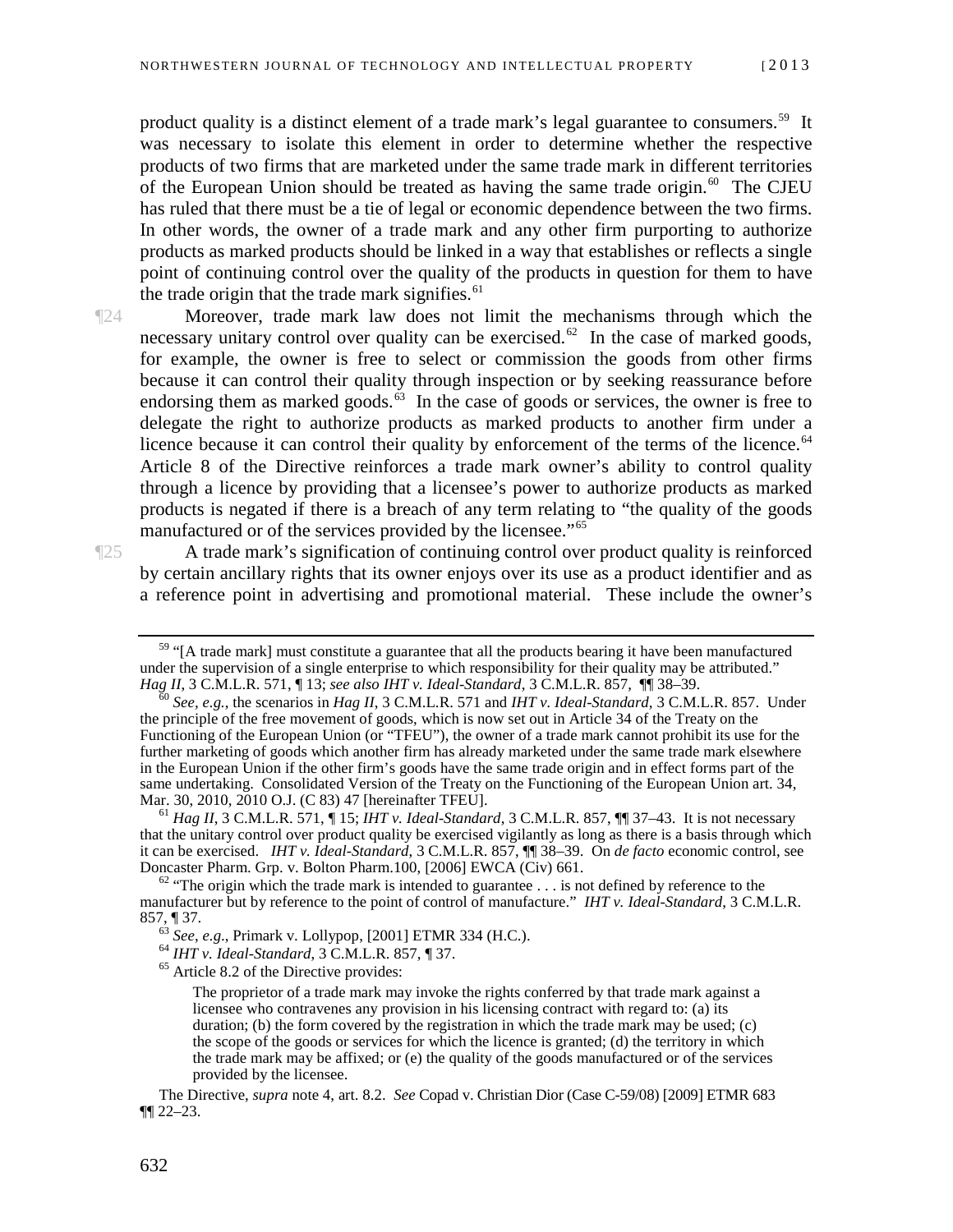right to prohibit the use of its trade mark to identify a licensee's products if there has been breach of a term relating to product quality. In this context, the CJEU has ruled that the quality of a product can include intangible quality and has therefore been willing to protect the capacity of certain trade marks to confer this kind of quality on marked products. This means that the owner may be entitled to prohibit use of its trade mark after breach of a term that contributes to the cultivation or protection of a particular image or set of associations for the trade mark. Such a term could include a prohibition on distribution outside an authorized network or a restriction on certain forms of advertising.<sup>66</sup> However, the CJEU has also ruled that the impact of infringing such a term on the trade mark's capacity to confer intangible quality is different from the impact of infringing a term relating to tangible quality on the trade mark's capacity to provide quality assurance and that assessing the legal consequences of a particular breach should take account of this difference.<sup>[67](#page-14-1)</sup>

¶26 In the case of marked goods, the owner is also entitled to prohibit the use of its trade mark as a product identifier for further marketing in circumstances in which the owner's ability to vouch for their quality may be threatened. This gives the owner the ability to exercise some continuing control over product quality as marked goods move downstream. As a general rule, the owner of a trade mark cannot prohibit its use as a product identifier for further marketing within the European Economic Area (or "EEA").<sup>[68](#page-14-2)</sup> This "exhaustion" of the owner's rights ensures that the owner can profit from the marketing power of its trade mark for the first marketing of goods, but it cannot secure any additional profit on the further marketing of the goods within the EEA. $^{69}$  $^{69}$  $^{69}$  This is designed to encourage downstream or "intra-brand" competition for marked goods and gives effect to the fundamental principle of the free movement of goods,  $\frac{1}{10}$  which is designed to combat territorial partitioning and price discrimination within the EEA. However, the Directive provides that the owner's rights should not be exhausted if it has "legitimate reasons" to oppose use of its trade mark, "especially where the condition of the goods is changed or impaired after they have been put on the market. $11$  The CJEU has ruled that the owner has a *prima facie* right to prohibit the use of its trade mark after any unauthorized interference with the marked goods in question that occurs after first marketing, including repackaging and even re-labelling.<sup>[72](#page-14-6)</sup>

<span id="page-14-5"></span>case are not limited to activity that may affect the functional or material quality of the marked products.<br>Viking Gas v. Kosan Gas (C-46/10) [2011] ETMR 58 ¶ 36.

<span id="page-14-1"></span><span id="page-14-0"></span><sup>&</sup>lt;sup>66</sup> Copad v. Christian Dior Couture (Case C-59/08) [2009] ETMR 683 ¶¶ 22–24, 27–37.<br><sup>67</sup> *Id.* ¶¶ 30–32. See Advocate General Kokott's discussion of this point in her Opinion to the CJEU, *id.*<br>¶¶ AG30–AG37.

<span id="page-14-2"></span> $^{68}$  The Directive, *supra* note 4, art. 7. This provision applies if either the owner or an economicallylinked undertaking has marketed the goods in question under the trade mark anywhere in the EEA or has consented to their being marketed under the trade mark in the EEA. The EEA includes the member states of the European Union and certain member states of the European Free Trade Association.

<span id="page-14-4"></span><span id="page-14-3"></span><sup>&</sup>lt;sup>69</sup> See Viking Gas v. Kosan Gas (C-46/10) [2011] ETMR 58  $\P$  131–32.<br><sup>70</sup> Article 34 of the Treaty on the Functioning of the European Union (or "TFEU") prohibits any legal restrictions on the movement of goods between member states for further marketing unless the restrictions can be justified on grounds of the protection of "industrial and commercial property." TFEU, *supra* note 60, arts. 34, 36. <sup>71</sup> The Directive, *supra* note 4, art. 7. The CJEU has ruled that the circumstances in which this is the

<span id="page-14-6"></span><sup>&</sup>lt;sup>72</sup> Case C-102/77, Hoffmann-La Roche & Co. AG v Centrafarm Vertriebsgesellschaft Pharmazeutischer Erzeugnisse mbH,.3 C.M.L.R. 217 (1978); Bristol-Myers Squibb v. Paranova (C-427/93) [1996] ETMR 1; Boehringer Ingelheim (No. 2) (C-348/04) [2007] ETMR 1164; Wellcome v. Paranova (C-276/05) [2009]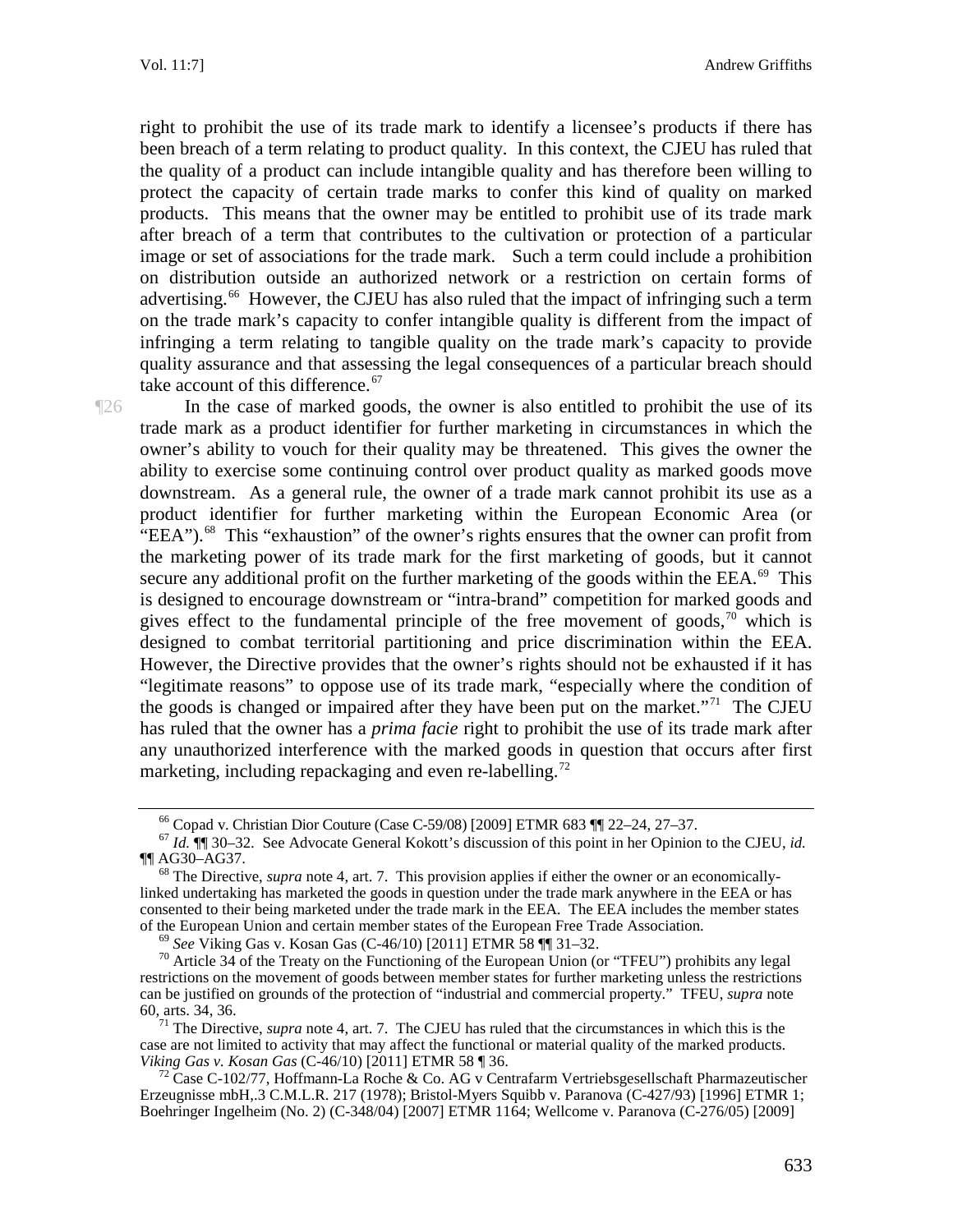¶27 However, an unqualified right to prohibit the use of a trade mark after any unauthorized interference with the marked goods could undermine the principle of the free movement of goods, since many kinds of goods cannot easily be sold in exactly the same form in a different territory, at least not without losing much of the marketing advantage that the trade mark provided at first marketing.<sup>73</sup> The same potential problem exists in relation to the trade mark owner's exclusive right to authorize the use of its trade mark for the first marketing of goods if the owner (or a greater undertaking of which the owner forms a part) uses different trade marks to market what are essentially the same products in different member states of the EEA.<sup>74</sup> Without qualification, the owner could prohibit the further marketing of rebranded goods that might be necessary to ensure effective downstream competition within the EEA.

¶28 Therefore, to give full effect to the principle of the free movement of goods, the CJEU has established that a third party such as a parallel importer should be entitled to use a trade mark for the further marketing of goods in the EEA even after unauthorized interference with marked goods or, as the case may be, rebranding as long as the third party can satisfy five conditions.<sup>75</sup> These conditions are equivalent to the broad terms that the owner would be likely to impose on a licensee in order to protect the trade mark's value as a signifier of exclusive control over product quality and its reliability as a basis for providing quality assurance.<sup>76</sup> In particular, a third party wishing to use the trade mark in such circumstances must give prior notice in writing to the owner along with a sample of the goods in its new packaging (or as otherwise adapted); it must prove that the unauthorized interference cannot have affected the original condition of the goods inside the packaging (whether directly or indirectly) and that the presentation of the adapted goods for further marketing (including the quality and appearance of their packaging) cannot damage the reputation of the trade mark and its owner.<sup>[77](#page-15-4)</sup> These conditions therefore help to protect the economic value of a trade mark as a signifier of exclusive control over product quality despite the threat to this exclusive control from the "free movement" rights that parallel importers and other third parties enjoy.<sup>[78](#page-15-5)</sup>

<span id="page-15-0"></span>

ETMR 363.<br><sup>73</sup> Article 36 of the TFEU provides that the protection of property rights should not constitute a "means" of arbitrary discrimination or a disguised restriction" on trade between member states and that any derogation from the principle of free movement must be limited accordingly. TFEU, *supra* note 60, art. 36.

<span id="page-15-2"></span><span id="page-15-1"></span><sup>&</sup>lt;sup>74</sup> Pharmacia & Upjohn v. Paranova (C-379/97) [1999] ETMR 937.<br><sup>75</sup> Case C-102/77, Hoffmann-la Roche v. Centrafarm, 3 C.M.L.R. 217 (1978); Case C-427/93, Bristol-Myers Squibb v. Paranova [1996] ETMR 1; Pharmacia & Upjohn v. Paranova (C-379/97) [1999] ETMR 937; Boehringer Ingelheim v. Swingward (No. 1) (Case C-143/00) [2002] ETMR 898; Boehringer Ingelheim (No. 2) [2007] ETMR 1164; Wellcome v. Paranova (Case C-276/05) [2009] ETMR 363; Viking Gas v. Kosan Gas (C-46/10) [2011] ETMR 1117; Orifarm v. Merck (C-400/09 & C-207/10) [2011] ETMR<br>1142.

<span id="page-15-4"></span><span id="page-15-3"></span><sup>&</sup>lt;sup>76</sup> Hoffmann-la Roche, 3 CMLR 217 ¶ 11; Orifarm, [2011] ETMR 1142 ¶ 26.<br><sup>77</sup> Bristol-Myers Squibb [1996] ETMR 1 ¶ 79. An indirect effect on their condition includes, for example, the omission of important information or the insertion of extra articles that are not suitable. <sup>78</sup> The CJEU has also ruled that a third party which is entitled to use a trade mark for the further

<span id="page-15-5"></span>marketing of marked goods has an ancillary right to use it in advertising or other promotional activity to publicize the further marketing, but that this ancillary right is subject to the owner's interest in protecting the trade mark's reputation including any image or aura it has acquired. Parfums Christian Dior v. Evora (Case C-337/95) [1998] ETMR 26 ¶¶ 39–48. The CJEU said that a balance had to be struck between the owner's interest in protecting the image and "the reseller's legitimate interest in being able to resell the goods in question by using advertising methods which are customary in his sector of trade." *See supra* note 39.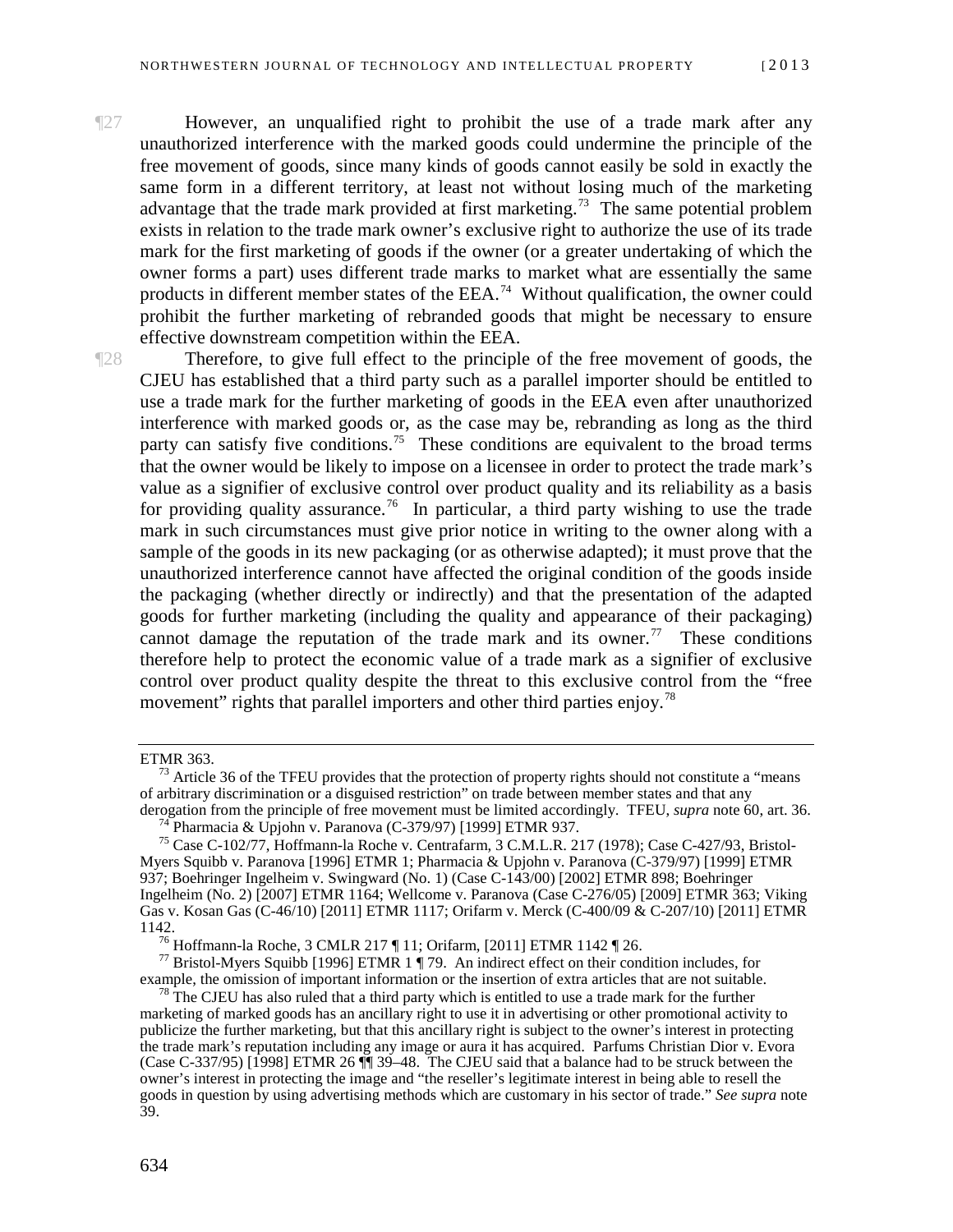¶29 A trade mark therefore guarantees that one undertaking (and, in effect, one organizational governance structure) has control over the quality of marked products and that this undertaking has consented to these particular products being marketed with this identity. It signifies an assumption of commercial responsibility for product quality in the sense that the undertaking is willing for these products to contribute to the track record of the marked products and benefit from any attractive power that the trade mark confers. However, this legal guarantee does not of itself provide any assurance about the quality of marked products. Instead, the assurance depends on the degree to which the undertaking exercises its control over quality in practice.

¶30 The CJEU has elaborated a trade mark's legal guarantee of trade origin in a way that enables a trade mark to send an ancillary legal message about the organizational context of the product identity which it signifies. A trade mark can be used to signify that there is an organizational or economic link between its product identity and another identity which is used to market products of the same, similar, or even dissimilar kind. The trade mark may do this through including a particular name or other sign in its component features that it shares in common with another trade mark or it may do so through some other kind of similarity to another trade mark. Also, where an undertaking uses more than one trade mark to establish a particular marketing identity, it may use one (or more) of these trade marks to signify an organizational link or to signify a broader identity such as a corporate or umbrella brand.

¶31 Using a trade mark to signify an organizational link does not send out the same clear message in terms of product quality consistency as the trade mark's guarantee that marked products have a common trade origin, but the signal may still provide some guidance and assurance about likely product quality. The ability to signify an organizational link in this way not only increases the potential value of the trade mark as a marketing resource, but also increases its vulnerability to damage from signs that consumers may perceive as signifying a link where none in fact exists. The CJEU has therefore ensured that the legal protection of trade marks under the Directive should take account of this particular vulnerability.<sup>[79](#page-16-1)</sup> This adaptation of the protection in effect secures the capacity of a trade mark to convey this ancillary message.

### V. A TRADE MARK'S ECONOMIC "GUARANTEE" OF PRODUCT QUALITY

<span id="page-16-0"></span>

<span id="page-16-1"></span>¶32 While a trade mark's guarantee of trade origin is the legal basis of its capacity to provide quality assurance, it does not provide any such assurance of itself.<sup>[80](#page-16-2)</sup> The force behind any "guarantee" of quality that it does give is economic and not legal in nature. $81$ 

<sup>&</sup>lt;sup>79</sup> On infringement under paragraph (a) of Article 5.1, see Google France v. Louis Vuitton (C-236/08) [2010] ETMR 503 ¶¶ 84–85, 89–90; Die BergSpechte v. Günter Guni (C-278/08) [2010] ETMR 592 ¶¶ 35–36; on infringement under paragraph (b), see Sabel v. Puma (C-251/95) [1998] ETMR 1 ¶¶ 16–18; Canon v. MGM (C-39/97) [1999] ETMR 1 ¶ 29; Lloyd Schuhfabrik v. Klijsen Handel (C-342/97) [1999] ETMR 690 ¶ 17; Medion v. Thomson Multimedia (C-120/04) [2006] ETMR 164 ¶ 26; O2 v. Hutchison 3G (C-533/06) [2008] ETMR 853 ¶ 32–36; on Article 5.2, see Adidas-Salomon v. Fitnessworld (C-408/01) [2004] ETMR 129; on a third party's ability to rely on the defences under Article 6, see BMW v. Deenik (C-63/9 7) [1999] ETMR 286  $\parallel$  51; Gillette v. LA-Laboratories (C-228/03) [2005] ETMR 825  $\parallel$  42.

<span id="page-16-2"></span><sup>&</sup>lt;sup>80</sup> However, a trade mark should not mislead consumers about the quality of marked products. *See supra* note 53. <sup>81</sup> *See supra* note 13. *See also* Scandecor Development v. Scandecor Marketing [2001] ETMR 800 ¶ <sup>19</sup>

<span id="page-16-3"></span><sup>(</sup>in which Lord Nicholls commented: "in relying on a trade mark consumers rely, not on any legal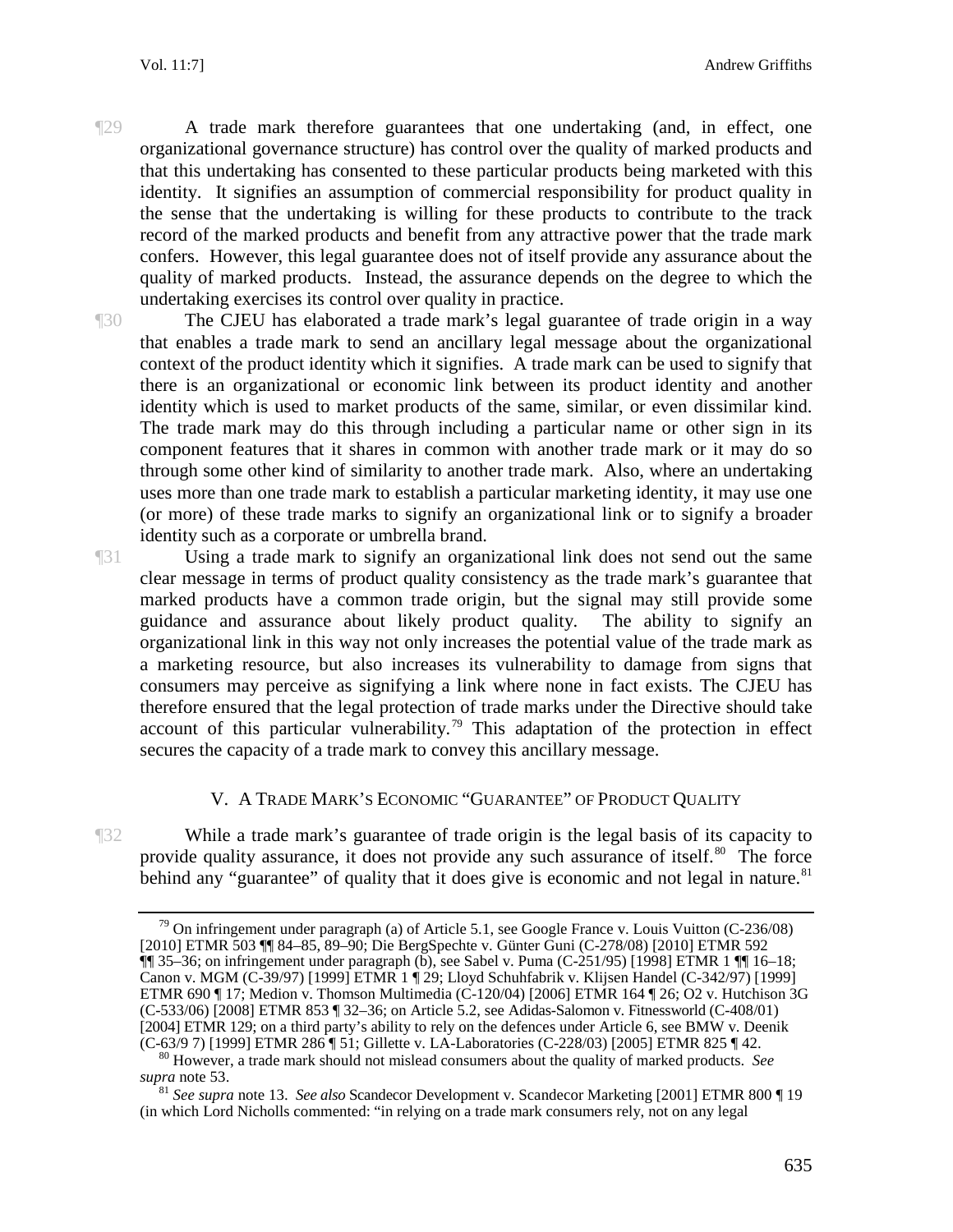It depends on the trade mark acquiring a reputation in the minds of consumers, on the value of a reputation of this kind as a marketing resource that can enable marked products to command premium prices and on the owner's incentive to increase its value and to not let it decline. Moreover, a trade mark's capacity to provide quality assurance is likely to increase as it gains recognition and positive associations in the minds of consumers. $82$ This progression requires investment and the owner's incentive to secure a return on this investment adds to the force behind the quality assurance. It is for this reason that a trade mark has been portrayed as a "self-enforcing" guarantee of quality.<sup>83</sup> The progression of this quality assurance is therefore worth examining in detail.

¶33 A trade mark's legal guarantee of trade origin means that it is possible for marked products to be consistent with each other in terms of quality. In practice, their consistency is likely to depend on the nature of the products in question, on the particular mechanism or mechanisms through which the owner has unitary control over product quality and on how rigorously the owner exercises this power. Subject to these qualifications, a trade mark's signification of likely consistency should give consumers a convenient reference point for communication, search and decision-making about product quality. Such a reference point can be a much more useful and practical basis for these activities than attempting to define and express a desired level of quality in adequate detail (in the sense of specifying a desired combination of product characteristics including the absence of deficiencies). Moreover, by enabling specific products on the market to be linked to a specific undertaking and to its behavior, a trade mark can increase the effectiveness of other mechanisms that are designed to combat information asymmetry through increasing the incentive to comply with these mechanisms.<sup>[84](#page-17-2)</sup>

¶34 However, even with the ease of communication and the ability to acquire information that it facilitates, a trade mark cannot of itself enable consumers to verify the experience and credence characteristics of products (or "unverifiable quality") before purchase or (as the case may be) use or consumption.<sup>85</sup> And even where the track record of marked products provides some guidance on unverifiable quality, this guidance is limited by the fact that the owner is under no obligation to maintain their consistency or to continue with a particular set of production arrangements that have achieved a particular depth of consistency. Consumers therefore need quality assurance both to provide guidance about unverifiable quality and to counter the risk of a decline in quality. In the absence of quality assurance, consumers would face the risk of disappointment or

<span id="page-17-2"></span><span id="page-17-1"></span><sup>83</sup> See Landes & Posner, *supra* note 46, at 270.<br><sup>84</sup> Michael P. Vandenbergh, *The New Wal-Mart Effect: The Role of Private Contracting in Global Governance, 54 UCLA L. REV. 913 (2007).* 

guarantee of quality, but on the proprietor of a trade mark having an economic interest in maintaining the value of his mark").

<span id="page-17-0"></span> $\frac{82}{10}$ . The rise of the World Wide Web as an arena for the sale and marketing of products has altered the way in which many trade marks gain recognition and a reputation that may provide quality assurance, as well as the way in which consumers use trade marks to facilitate their searches and decision-making. The CJEU has taken account of these developments in its rulings on the scope of the core right of a trade mark owner to prohibit third parties from using it in connection with the marketing of their own products. Google France v. Louis Vuitton (C-236/08) [2010] ETMR 503 ¶¶ 84–85, 89–90; Die BergSpechte v. Günter Guni (C-278/08) [2010] ETMR 592 ¶ 35–36; Portakabin v. Primakabin (Case C-558/08) [2010] ETMR 930;<br>Interflora v. Marks & Spencer (C-323/09) [2012] ETMR 1.

<span id="page-17-3"></span><sup>&</sup>lt;sup>85</sup> On these characteristics, see *supra* notes 47–51. In the case of experience products including services, it is possible to shift at least some of the risks and other costs of information asymmetry onto the provider through the terms of the transaction.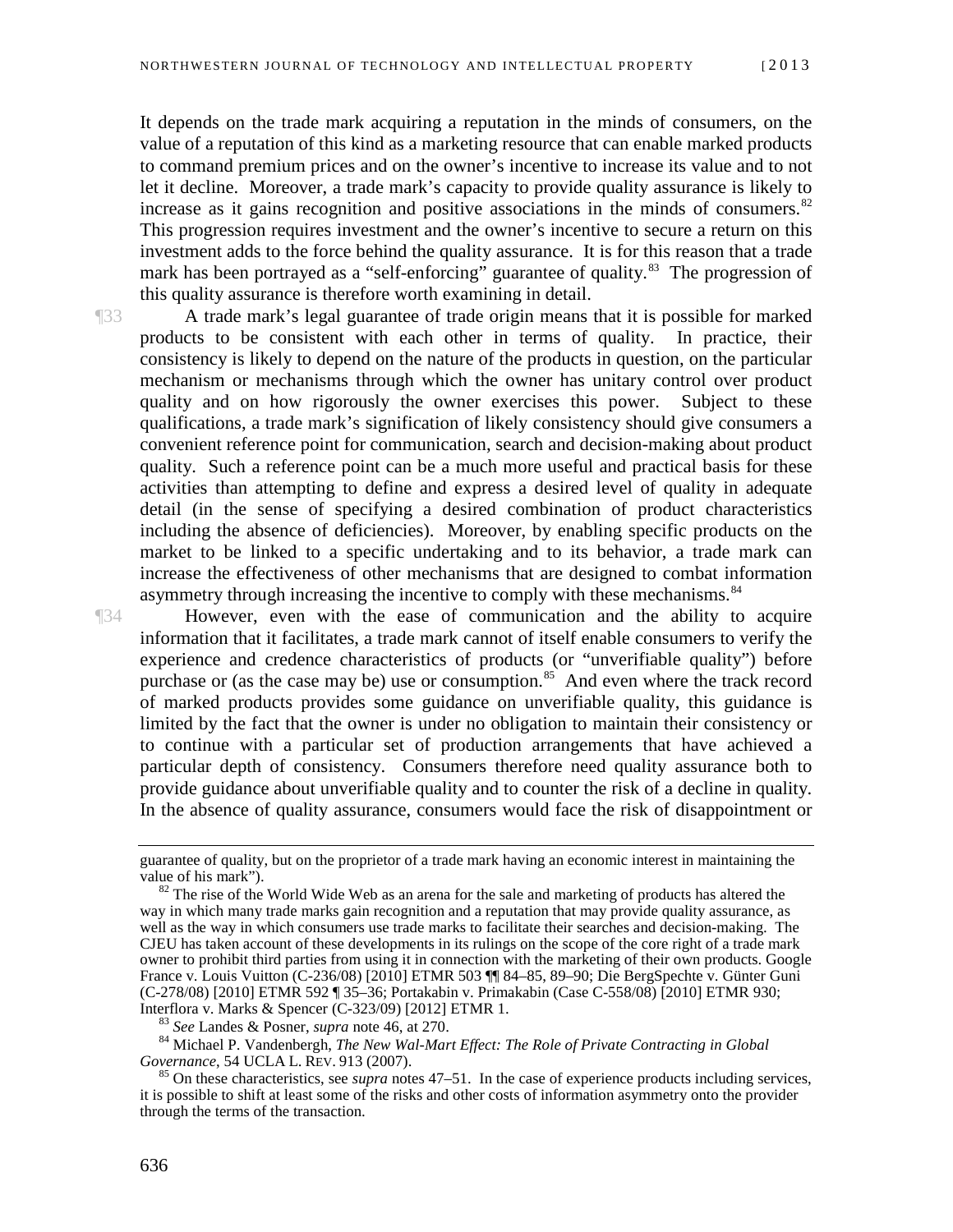"adverse selection": they would have no reason to pay any more for products purporting to have unverifiable quality they desire than they would be willing to pay for products whose quality was no greater than the level they could verify at the time of purchase.<sup>[86](#page-18-0)</sup>

¶35 An undertaking producing or supplying products with significant unverifiable quality would therefore have to accept a sub-optimal price for its products or rely on mechanisms such as an offer to refund the purchase price in the event of disappointment to offset the risk of adverse selection that consumers of its products would face. However, the costs that this would represent can be viewed as investment in building up a good track record for the marked products (which may include responding constructively to consumer disappointment) and, in turn, a good reputation that may encapsulate information about both unverifiable quality and the undertaking's behavior.<sup>87</sup> A good reputation reflecting a good track record on these matters should enable an undertaking to charge a higher price for its products than would be possible otherwise, and this premium can be viewed as a return on the investment. Moreover, a good reputation provides quality assurance because the owner has an incentive to maintain or improve it in order to maintain or increase the premium price it can charge.<sup>[88](#page-18-2)</sup>

¶36 In this way, therefore, trade marks create a dynamic incentive for undertakings to maintain or improve the quality of their products and more generally to meet the expectations of consumers. The strength of the incentive at a particular point in time depends on how far the potential benefits of doing this exceed the net potential benefits of pursuing a course of action that may risk damaging the trade mark's reputation concerning product quality and therefore its value as a source of quality assurance. Such potential damage could take the form of lower product quality, a lower level of likely consistency in the quality of the marked products or an increase in the risk of consumer dissatisfaction, for example by altering the arrangements for producing or procuring the marked products in order to reduce costs. The potential value of a good reputation is likely to increase in line with the lead time that must elapse before any shortfall in quality is likely to become apparent, $89$  but this factor also increases the investment that is likely to be required to generate a good reputation. Moreover, the reputation has to offset the additional risk that the owner could continue to "milk" it for some time and charge a premium price despite a decline in actual product quality. To do this, the trade mark's value as a marketing resource and therefore the owner's interest in maintaining or improving it should be high enough to exceed the potential benefit of "milking" it. $90$ Building up this value may not only require a much higher level of investment, but may require investment in something more than building up a good track record.

<span id="page-18-2"></span><sup>88</sup> The capacity of a legal person to acquire a reputation has been recognized as a safeguard against the risks and costs associated with information deficiency and other problems that can make complete contracting prohibitively expensive if not impossible. Benjamin Klein & Keith B. Leffler, *The Role of Market Forces in Assuring Contractual Performance*, 89 J. POL. ECON. 615 (1981); Carl Shapiro, *Consumer Information, Product Quality, and Seller Reputation*, 13 BELL J. ECON. 20 (1982); Carl Shapiro, *Premiums for High Quality Products as Returns to Reputations*, 98 Q. J. ECON. 659 (1983).

<span id="page-18-1"></span><span id="page-18-0"></span><sup>&</sup>lt;sup>86</sup> See supra note 44.<br><sup>87</sup> On how some leading brands have achieved, maintained, or strengthened their attractive power through responding constructively to setbacks and learning from mistakes, see KOEHN, *supra* note 33 at

<sup>89</sup> Shapiro, *supra* note 89.

<span id="page-18-4"></span><span id="page-18-3"></span> $90\overline{1}$ d.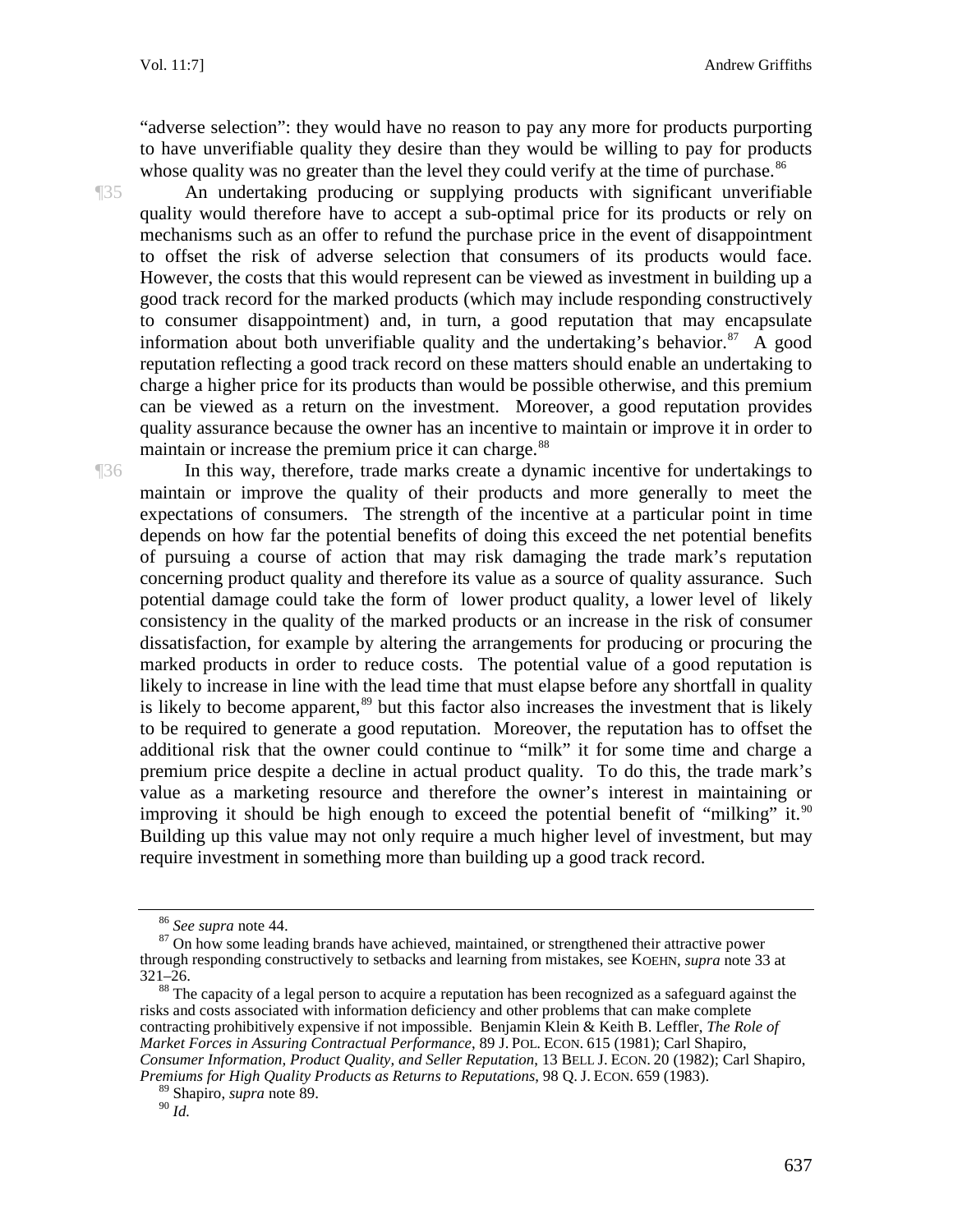¶37 Investment in one form or another is necessary to generate a trade mark's capacity to provide quality assurance.<sup>[91](#page-19-0)</sup> However, building up a good track record for marked products is not the only kind of investment that can have this effect. The investment should signal an increase in the owner's stake in the trade mark's value as a marketing resource and therefore in its power to attract consumers to marked products on the basis that its continuing appeal is necessary to secure the owner's return on the investment. Its effectiveness also depends on consumers being aware of the extent of the owner's stake in this appeal. Such investment can therefore include expenditure on advertising and other promotional activity such as sponsorship and securing endorsements for the marked products.<sup>92</sup> In addition to boosting the trade mark's capacity to provide quality assurance, the owner may be able to use investment of this kind to give the trade mark the capacity to confer intangible quality on the marked products.<sup>[93](#page-19-2)</sup> The owner may, for example, invest in creating an image or aura for the trade mark or seek to associate it with social status or a particular attitude or set of values.<sup>[94](#page-19-3)</sup>

¶38 The idea that a trade mark can provide quality assurance by being offered as a stake to consumers against the risks and other costs of information asymmetry provides an additional reason for engaging in the practices known as "brand extension" and "brand stretching," which involve using a trade mark (and in effect the brand that the trade mark signifies) to sell products of a similar kind or kinds as those for which it has gained a reputation or even products which are quite dissimilar.<sup>[95](#page-19-4)</sup> An undertaking can engage in these practices by using or sanctioning the use of the same trade mark or a trade mark that relevant consumers are likely to recognize as signifying an organizational link of some kind.<sup>[96](#page-19-5)</sup> Engaging in these practices increases the undertaking's return from the trade mark's power to attract consumers, but also increases its vulnerability to bad publicity. The scope for profiting from these practices does not therefore depend on products having characteristics in common or requiring the same kind of expertise to produce or supply, though these factors would reduce the engagement costs of an undertaking including the increased vulnerability of the trade mark's reputation and therefore of its marketing power.

¶39 The quality that a trade mark signifies may therefore relate to the undertaking behind it as well to the marked products. It can provide quality assurance that reflects a good track record in responding to consumer dissatisfaction and adverse publicity as well as the track record of the marked products. For some consumers at least, this may be sufficient to offset a significant risk of disappointment in terms of functional and material quality and especially in the case of a new or "improved" product. Where setbacks and other problems do occur, the extent to which a constructive response to them mitigates the negative impact on the trade mark's attractive power or even strengthens it is likely to depend on how far the problems are due to risks inherent in product development or other

<span id="page-19-1"></span><span id="page-19-0"></span><sup>&</sup>lt;sup>91</sup> The CJEU's reference to the functions of a trade mark as including "those of communication, investment or advertising" alludes to this importance. *See, e.g.*, L'Oréal v. Bellure [2009] ETMR 987  $\P$  58.

 $92$  See supra note 88; Phillip Nelson, *Advertising as Information*, 82 J. POL. ECON. 729 (1974).

<sup>93</sup> Klein & Leffler, *supra* note 89.

<sup>94</sup> *See supra* notes 33–35.

<span id="page-19-5"></span><span id="page-19-4"></span><span id="page-19-3"></span><span id="page-19-2"></span><sup>&</sup>lt;sup>95</sup> These terms tend to be used loosely and interchangeably in the literature on marketing. *See, e.g.*, Jay Pil Choi, *Brand Extension as Informational Leverage*, 65 REV. ECON. STUD. 655 (1998); Lynne M. Pepall & Daniel J. Richards, *The Simple Economics of Brand Stretching*, 75 J. BUS. 535 (2002). <sup>96</sup> *See supra* note 79.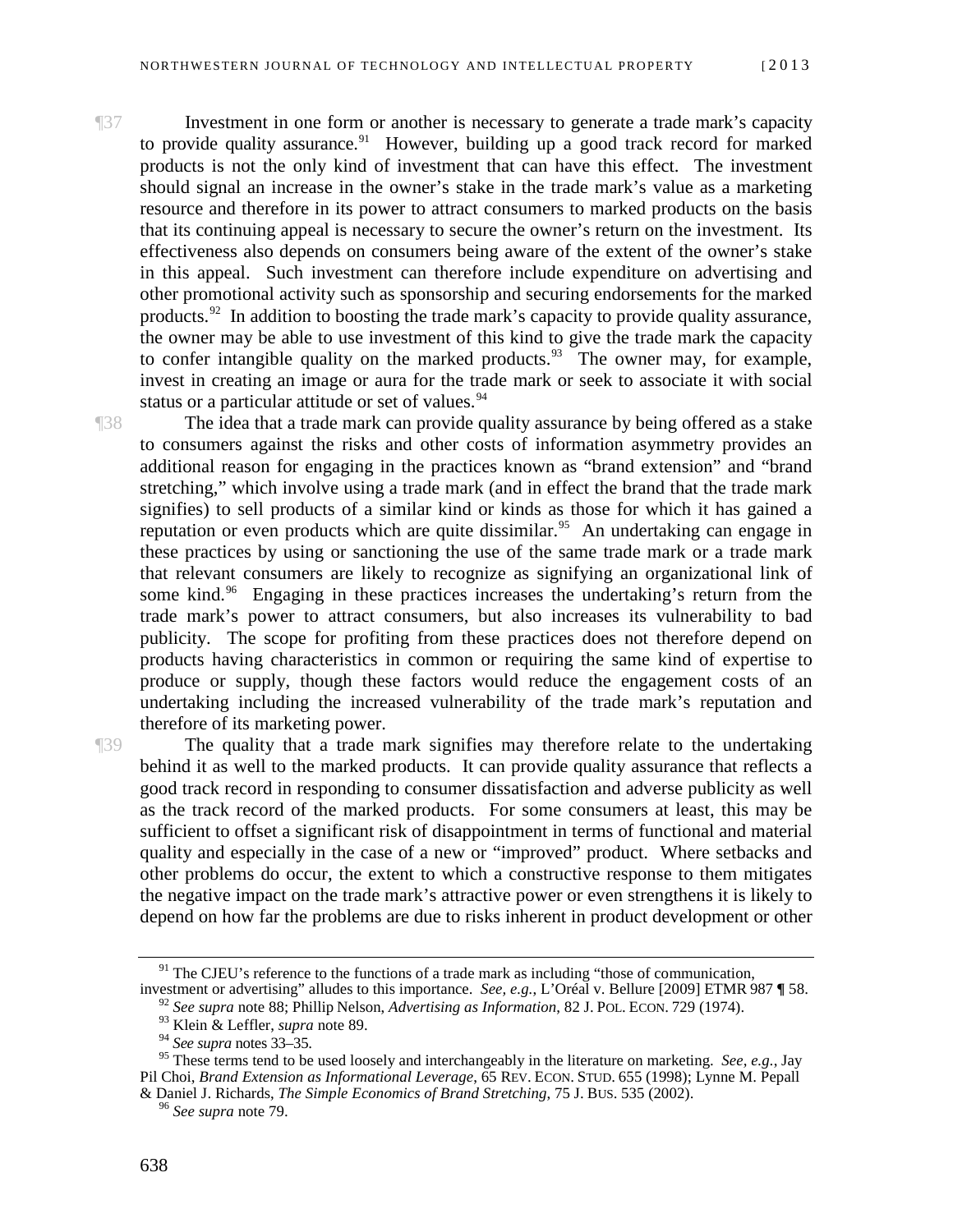Vol. 11:7] Andrew Griffiths

forms of innovation as opposed to relaxing previous standards of quality control. $97$ Accordingly, the ability to project "organizational quality" can be a valuable resource for a firm that wishes to engage in innovation. From this perspective, the flexibility of a trade mark's guarantee of product quality gives the owner some space to improve the marked products or to make other changes which consumers may well come to value, but which involve a significant risk of not doing so.

¶40 The CJEU's view that trade marks are an essential element in the achievement of a system of undistorted competition is based on their capacity to provide quality assurance in the ways that have been described. This capacity also contributes to improving the long-term competitiveness of undertakings and to promoting innovation, which are major economic goals of the European Union.<sup>98</sup> In this respect, it is pertinent that the Directive provides additional protection to trade marks that have gained a "reputation" in the minds of consumers that focuses specifically on protecting the value which such trade marks may have acquired as marketing resources.<sup>99</sup> The CJEU has ruled that this provision should only protect trade marks that have gained a presence in the minds of consumers and only protect such marks from signs that engage with that presence.<sup>[100](#page-20-3)</sup> The owner of a trade mark must prove that, as a result of this engagement, the sign in question has caused damage to the trade mark's ability to identify products as coming from the owner or to its power to attract consumers or has taken unfair advantage of these attributes and the third party must be unable to show "due cause."<sup>[101](#page-20-4)</sup>

<span id="page-20-0"></span>

¶41 This provision ensures that the protection of trade marks which provide quality assurance can be calibrated with express reference to this capacity, to the various ways in

<span id="page-20-2"></span>Article 5.2 of the Directive provides that the owner of such a trade mark should be entitled to prohibit an unauthorized third party from using an identical or similar sign in the course of trade "where use of that sign without due cause takes unfair advantage of, or is detrimental to, the distinctive character or the repute of the trade mark." Member States are not obliged to implement this additional protection, but the CJEU has ruled that any Member State which has done so must confer the full scope of the additional protection in accordance with the CJEU's rulings on its meaning. Adidas-Salomon v. Fitnessworld (C-408/01) [2004] ETMR 129. The CJEU has ruled that, to have the necessary "reputation," a trade mark must be known by at least a significant part of the relevant public (which, depending on the nature of the goods or services for which the trade mark is registered, may be the general public or a specialized section of the public) and throughout at least a substantial part of the relevant territory. General Motors v. Yplon (C-375/97) [1999] ETMR 950. Despite its wording, the CJEU has ruled that this provision covers a third party's use of a sign in relation to products of any kind including those which are identical or similar to those for which the trade mark has been registered as well as those which are "not similar." Davidoff & Cie v. Gofkid (C-292/00) [2003] ETMR 534;<br>Adidas-Salomon v. Fitnessworld (C-408/01) [2004] ETMR 129.

<span id="page-20-3"></span> $^{100}$  In particular, the owner must also show that the third party's use of its sign (whether it is identical with or similar to the trade mark) leads relevant consumers to make a mental "link" with the trade mark. Adidas-Salomon v. Fitnessworld (C-408/01) [2004] ETMR 129 ¶ 29; Intel Corporation v. CPM (C-252/07) [2009] ETMR 233 ¶ 40–64.

 $97$  It has been argued that an undertaking's incentive to maintain a good reputation for product quality may discourage it from engaging in radical (as opposed to incremental) forms of innovation. Cole & Matsumiya, *supra* note 14.

<span id="page-20-1"></span><sup>&</sup>lt;sup>98</sup> The European Union has declared a commitment to "competitiveness" in its strategies for economic growth, these being the "Lisbon Strategy," which was launched in 2000 and re-launched in 2005, and the "Europe 2020 Strategy," which revized the goals of the Lisbon Strategy in the light of the subsequent economic crisis. These strategies emphasized the importance of innovation in improving the<br>competitiveness of firms. See A Strategy for Smart, Sustainable and Inclusive Growth, COM (2010) 2020.

<span id="page-20-4"></span> $^{101}$  On detriment to "distinctive character," see Intel Corporation v. CPM (C-252/07) [2009] ETMR 233 ¶¶ 29, 56, 76; on detriment to "repute," seeL'Oréal SAv. Bellure NV (Case C-487/07) [2009] ETMR 987 ¶ 40; on taking "unfair advantage" of these attributes, see *id.* ¶ 49.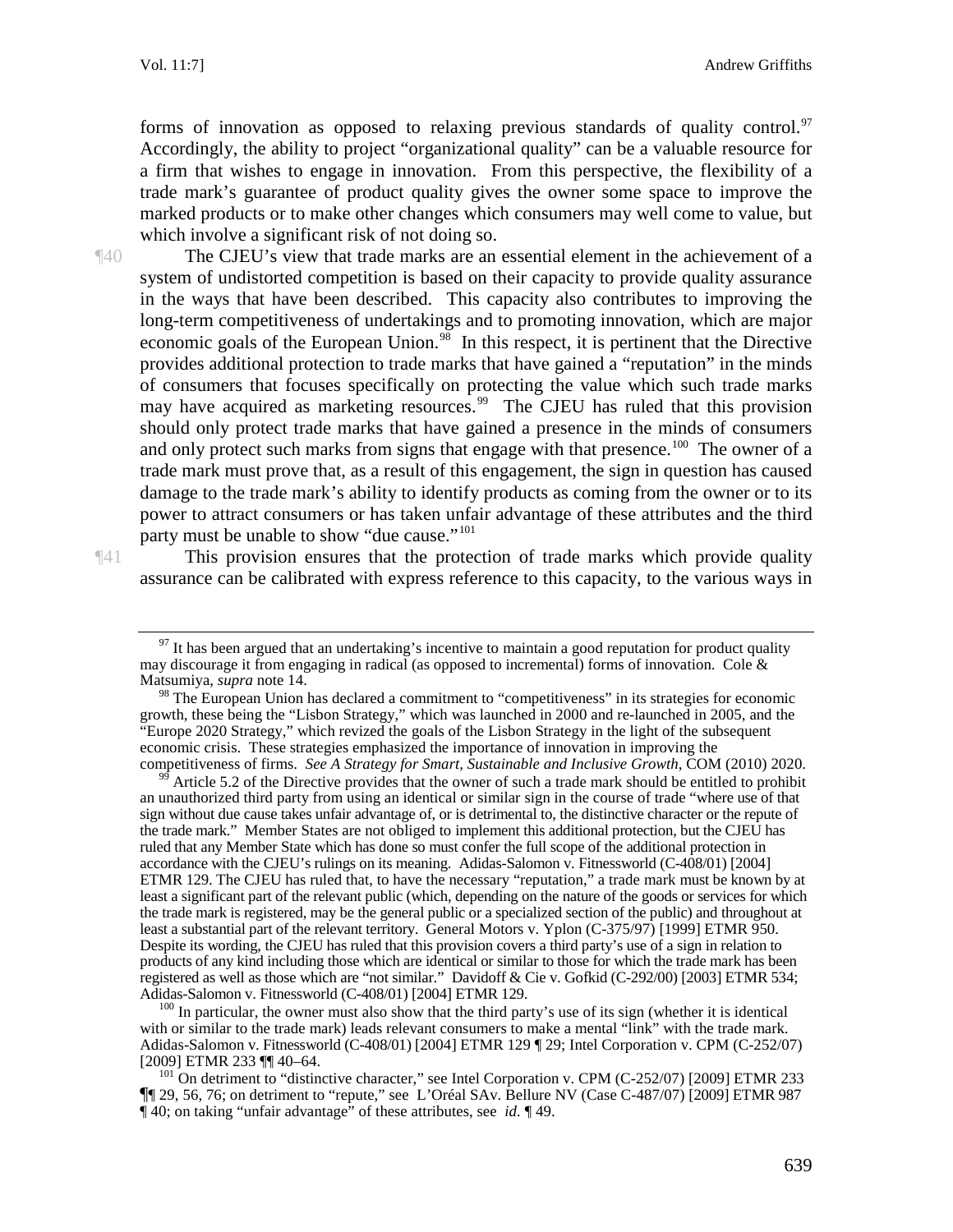which third parties might seek to exploit this capacity, and to the wider economic implications of enabling third parties to do this. This can be seen in particular in the CJEU's portrayal of taking an "unfair advantage" as seeking, without have any due cause for doing so, to ride "on the coat-tails" of a trade mark with a reputation in order "to benefit from its power of attraction, its reputation and its prestige, and to exploit, without paying any financial compensation and without being required to make efforts of his own in that regard, the marketing effort expended by the proprietor of that mark in order to create and maintain the image of that mark."[102](#page-21-1)

### VI. CONCLUSION

<span id="page-21-0"></span>¶42 As product identifiers that are under the exclusive control of one undertaking, trade marks enable undertakings to market their products and to secure specific demand for them. This article has noted two ways in which undertakings can use trade marks to do this, namely to provide assurance about the quality of their products and to confer intangible quality upon them. It has also been seen that in some cases the latter activity can contribute to the former so that the two cannot be entirely separated from each other.

¶43 Using a trade mark to provide quality assurance about marked products enables an undertaking to gain a competitive advantage which may be based both on the quality of its products (including any intangible quality) and on the strength of the assurance that it does provide about their quality. Accordingly, trade marks are an essential feature of a system of competition that encompasses competition based on product quality. They increase the incentives that undertakings have to monitor and improve their systems of quality control and to maintain or improve the quality of their products. Trade marks also provide undertakings with a useful safeguard against some of the risks involved in product improvement and other forms of innovation which may affect product quality and therefore strengthen the incentives to compete through innovation.

¶44 The reasons why undertakings may need to provide quality assurance in order to be able to compete effectively are because products of the same kind can differ from each other in various ways, because consumers may attach value to these differences and be willing to trade them off against price in their decision-making, and because consumers may be unable to discern and evaluate some of these differences at the time of purchase or at least would face substantial costs in order to do so. This article has considered the various characteristics that can contribute to the overall quality of competing products and which therefore offer undertakings various ways to achieve a competitive advantage.

¶45 A related problem is that it may be difficult to specify the entire combination of characteristics that contribute to a product's overall quality (including the absence of various deficiencies), especially when some of these result from the application of tacit knowledge and organizational capabilities that may be unique to a particular undertaking. Trade marks can help both undertakings and consumers to overcome this problem of communication by linking products on the basis that they are likely to be consistent with each other to the extent that can be achieved by one undertaking having unitary control over their quality. However, the quality assurance that a trade mark can provide also has

<span id="page-21-1"></span><sup>102</sup> *See supra* note 13, at ¶ 49.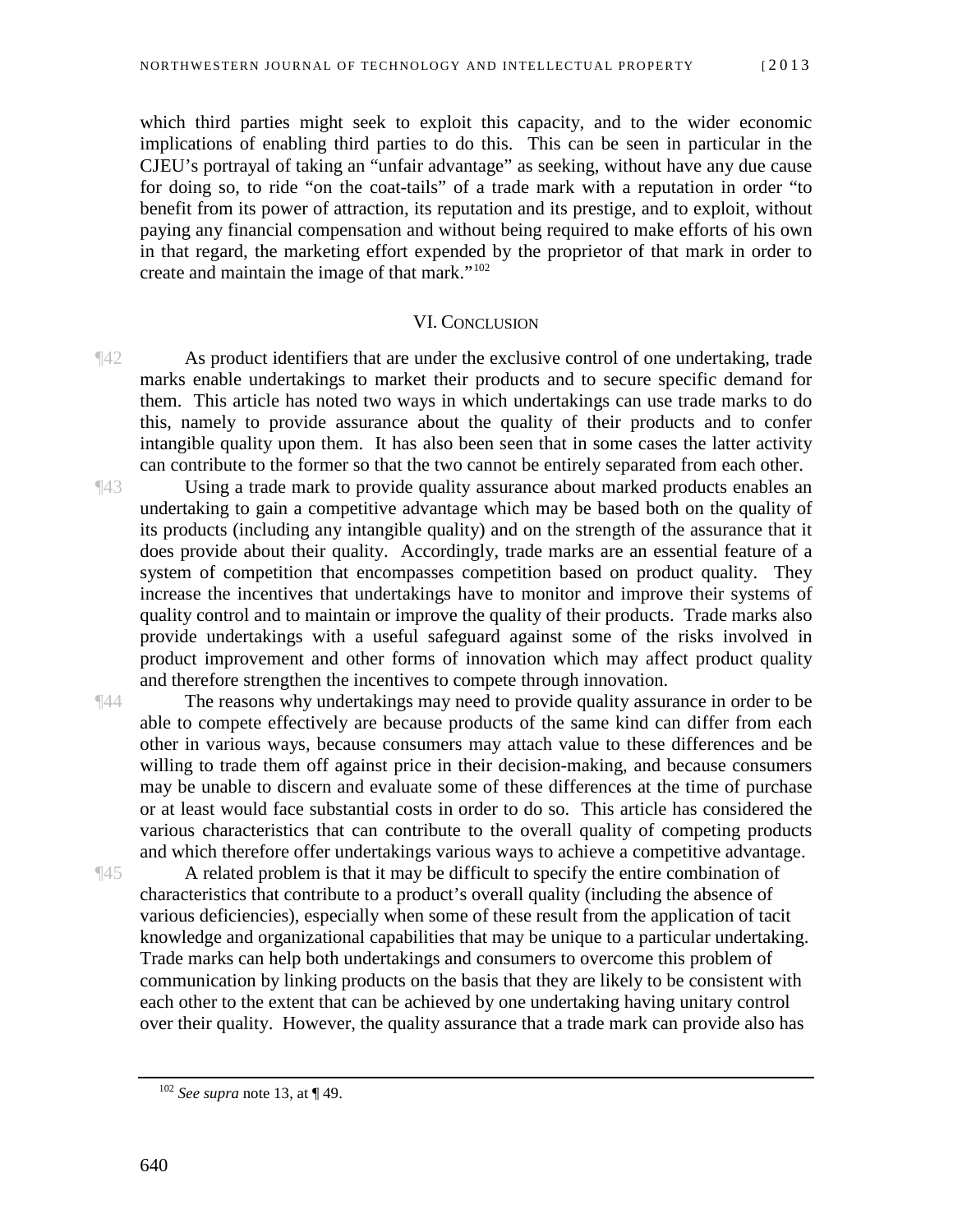flexibility which leaves room for product development. In this respect, a trade mark's capacity to signify organizational quality is a valuable component of its overall guarantee of quality.